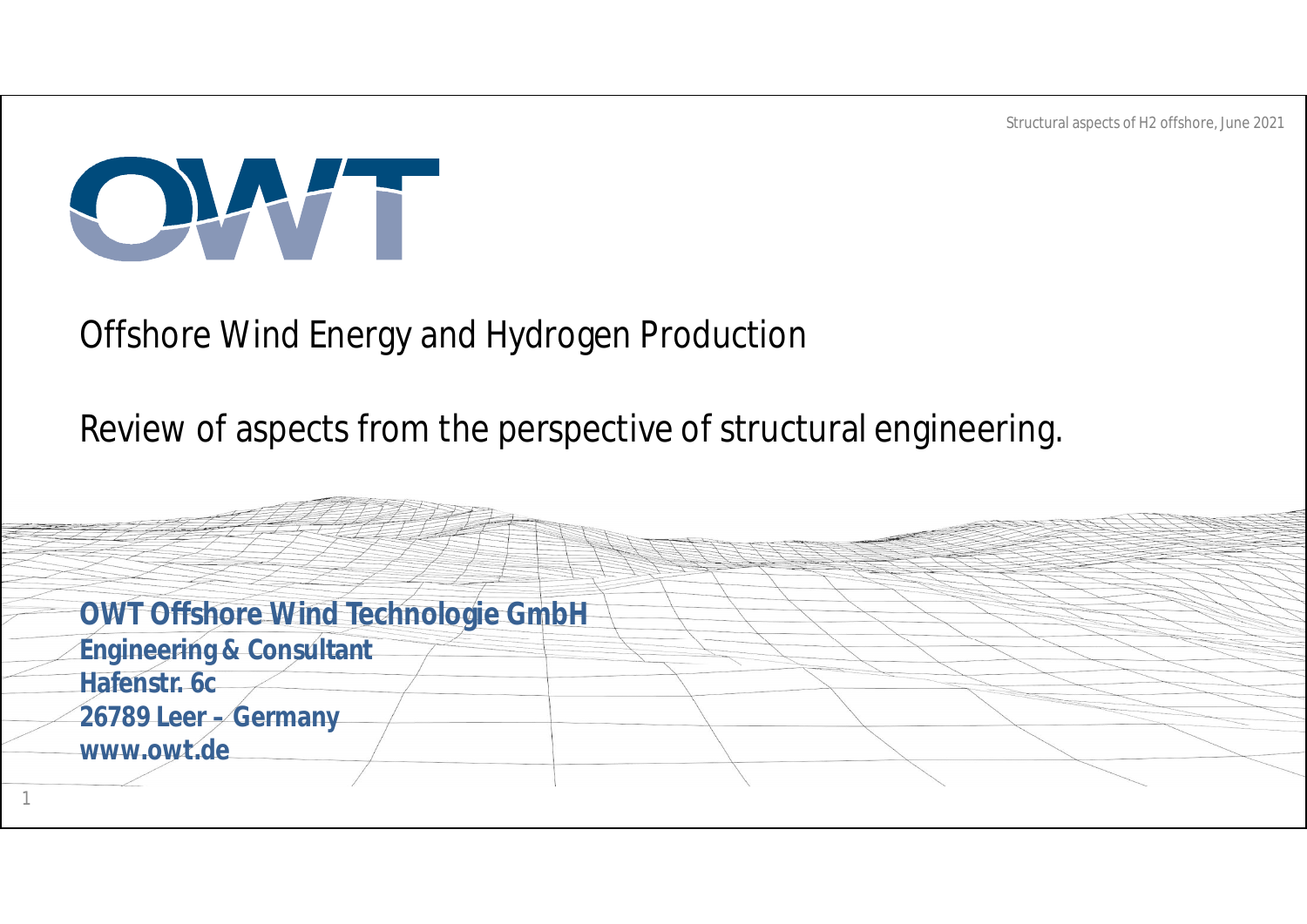#### **Background**

Hydrogen is considered as a future technology of energy storage and a new application substituting fossile sources for transport, chemistry and metallurgy. Powered by renewable energies it shall flatten the cyclic energy yield of solar and wind and increase general availability but also support mobility.

From the perspective of structural engineering it is interesting to review some of the current thoughts and expectations, especially in combination with offshore wind. The following presentation does not claim to be complete but is considered to initiate discussions.

Feel free to get in contact with us.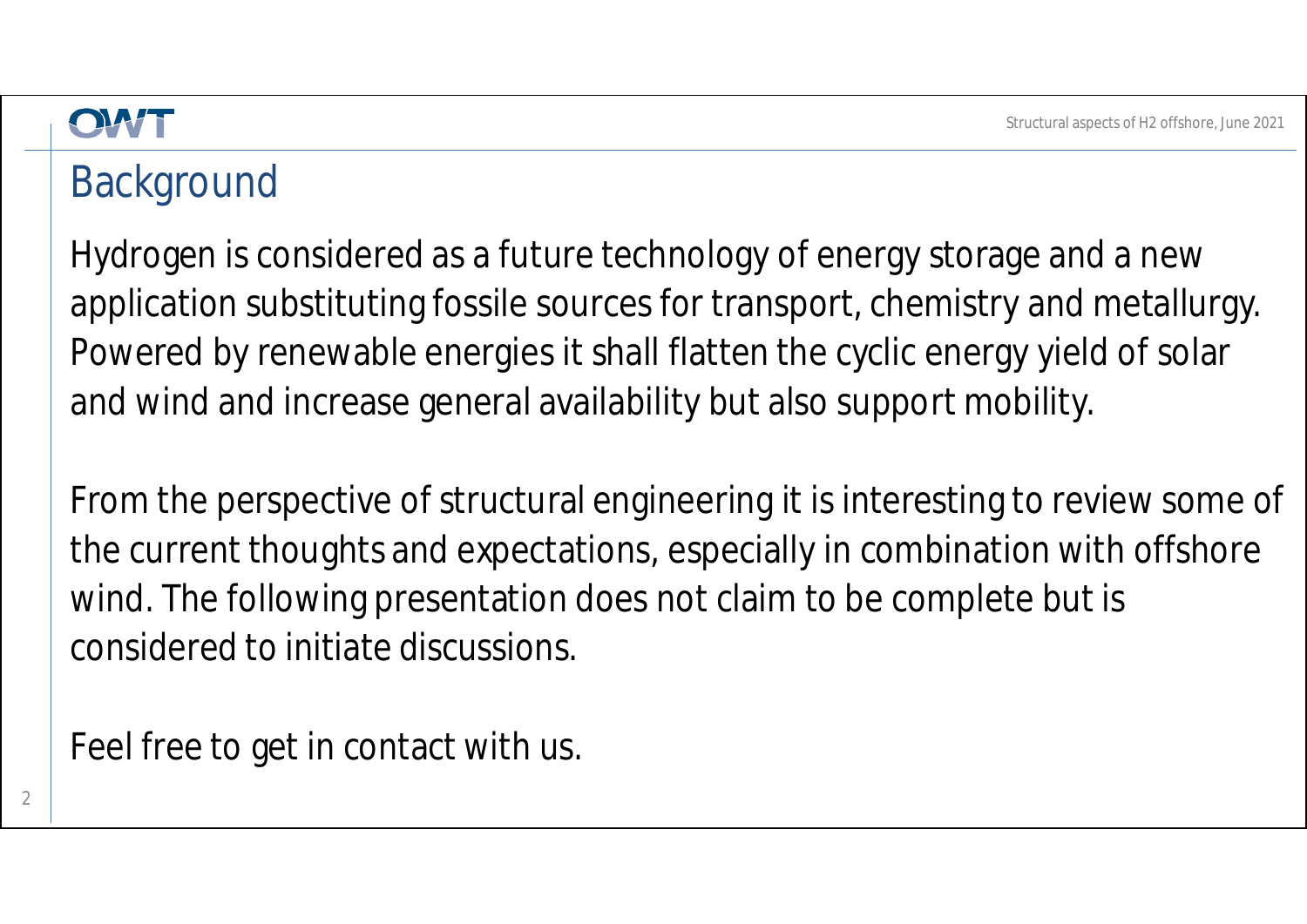Question

# **CAN (EXISTING) OFFSHORE SUBSTRUCTURES BE USED FOR PRESSURES BASED STORAGE OF H2?**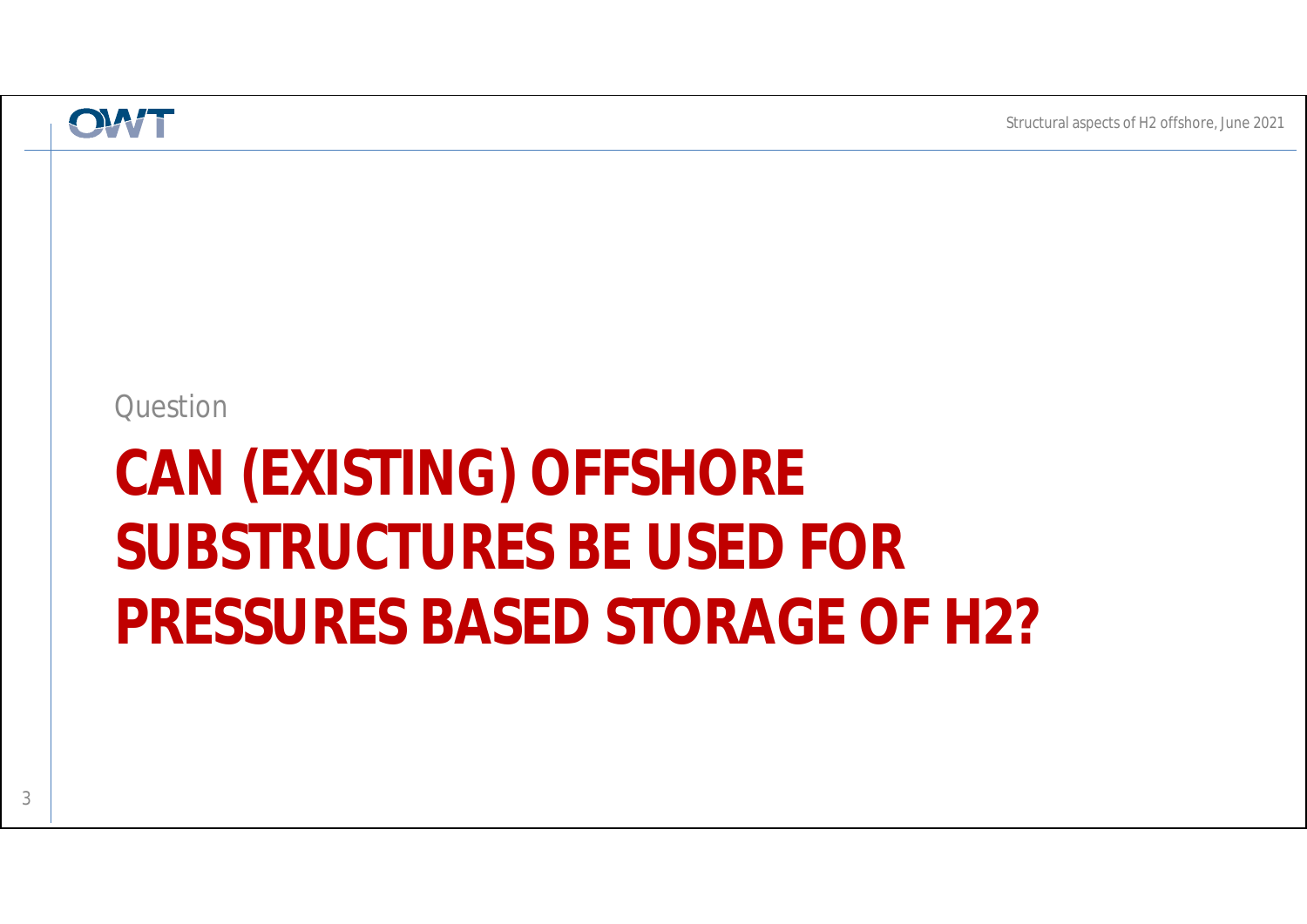#### OWT

#### **Background**

Offshore steel substructures are characterized by tubulars and large wall thicknesses.

A Monopile of 8 to 9m appears to be an obvious H2 tank which could be used for storage. Jackets also provide a lot of straight tubulars.

Therefore, does it appear feasible to make use of it utilizing pressure based storage?

This following estimate by far may not cover all aspects but it shall provide the general magnitudes which lead to the relevant conclusions.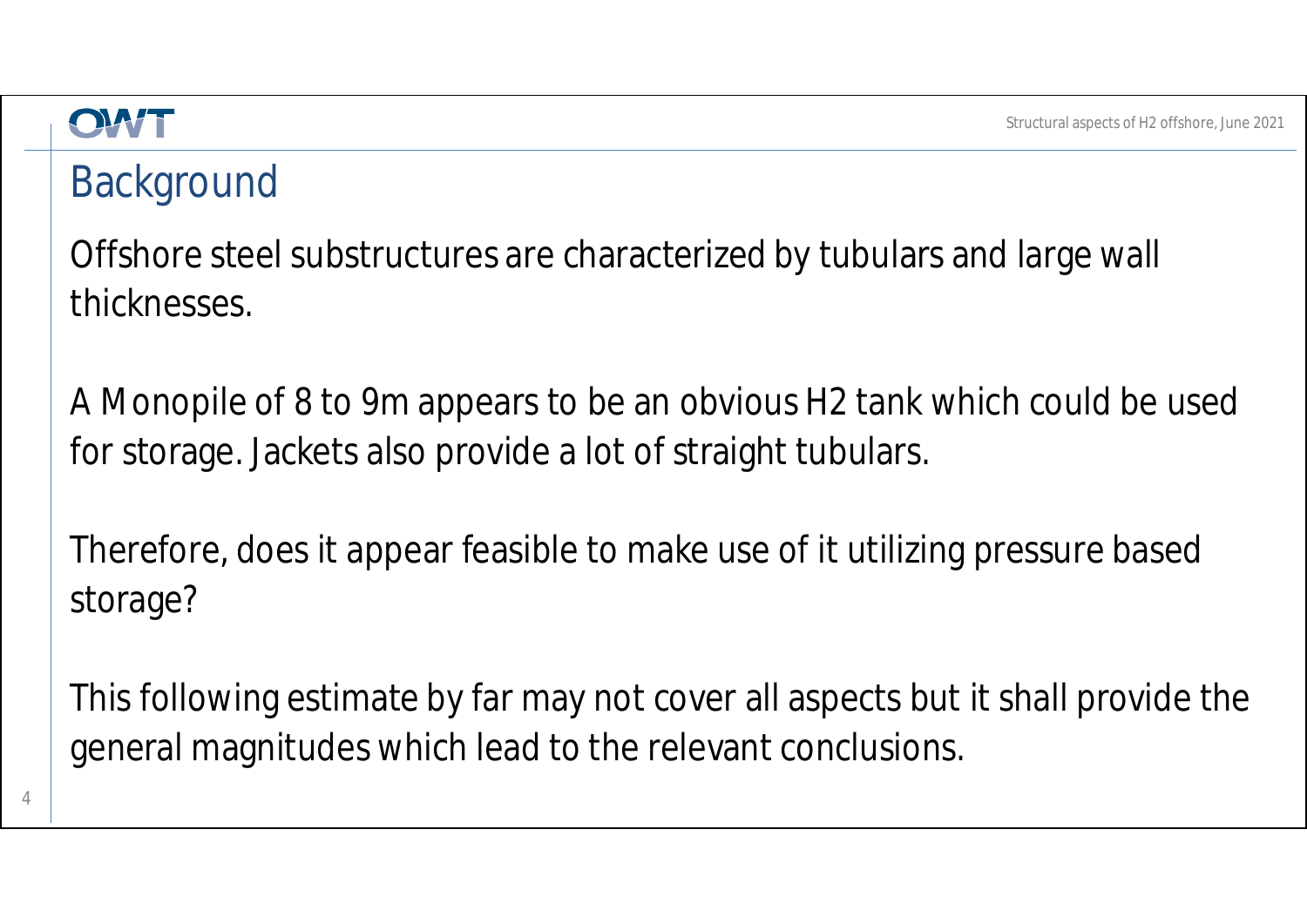## **PRESSURE VS. VOLUME & STORAGE**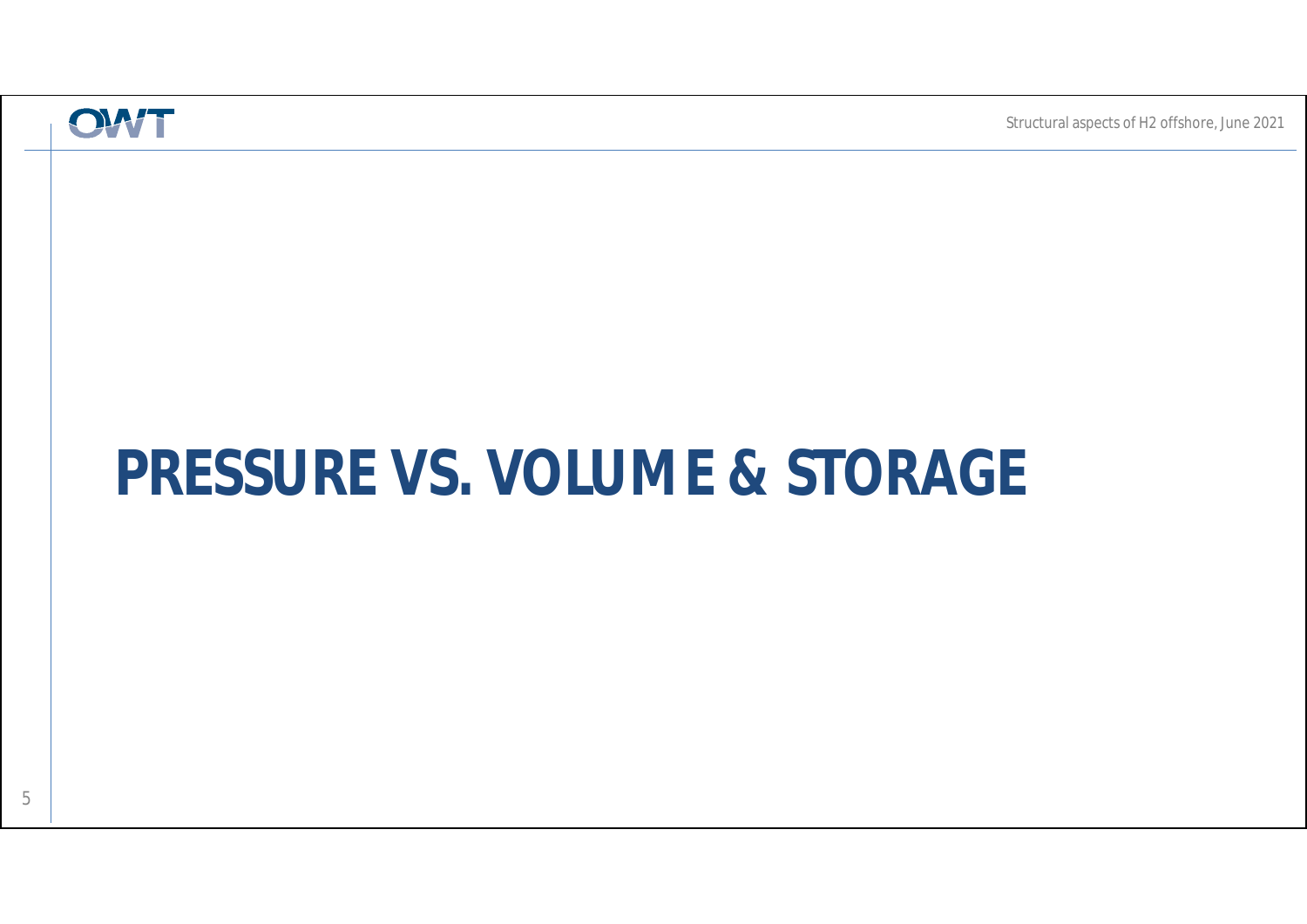## Key values

#### Density of hydrogen

 $\alpha$  p.h = 0.09kg/m<sup>3</sup> at 1bar

Electrolysis production

- » E.h.m ≈ 55kWh/kg
- »  $F.h.v \approx 4.9kWh/m^3$

#### Turbine

- » 8MW, i.e. 3.5t H2/day
- » 10MW, i.e. 4.5t H2/day

Structural steel

 $\sqrt{x}$  f.y = 335MPa<sup>\*</sup>)

#### Structural steel, high strength

 $\sqrt{ }$  f.y.h = 480MPa

\*) not addressing a tank safety concept but doing so does not impact the conclusions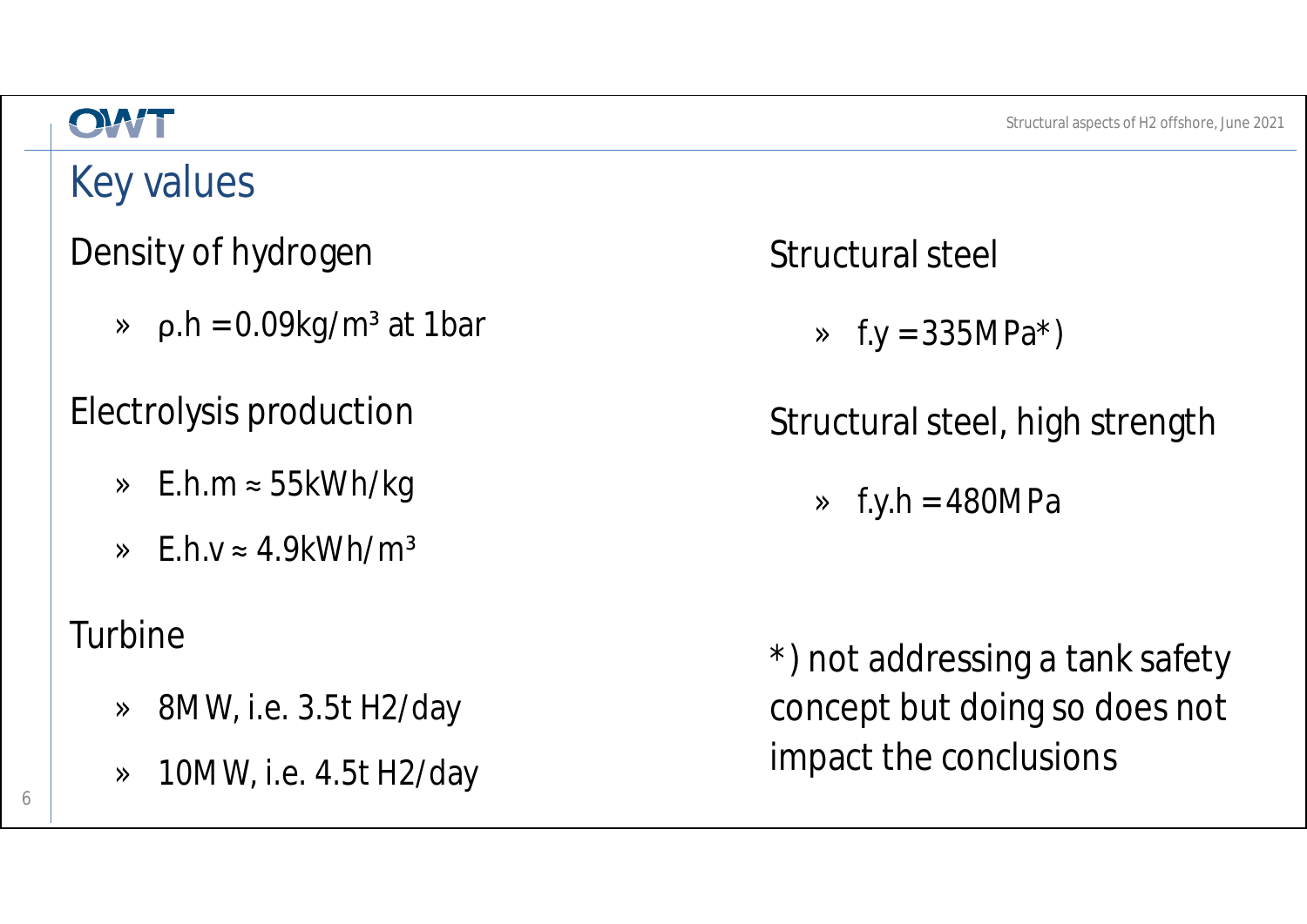### Scenarios of typical support structures for wind energy

- » Monopile, with storage in main column between water level and mud line, 40m water depth.
- » Four-leg Jacket with storage in vertical legs from transition piece to mud line, 40m water depth plus 20m above water level.
- » External storage by cylindrical tanks of different sizes. They are located on the seabed beside the substructure and is connected by direct piping. In case of submersed, they would require massive ballasting or ground fixation.
- » External storage by CFRP small tanks for high pressure in stacks at platform level.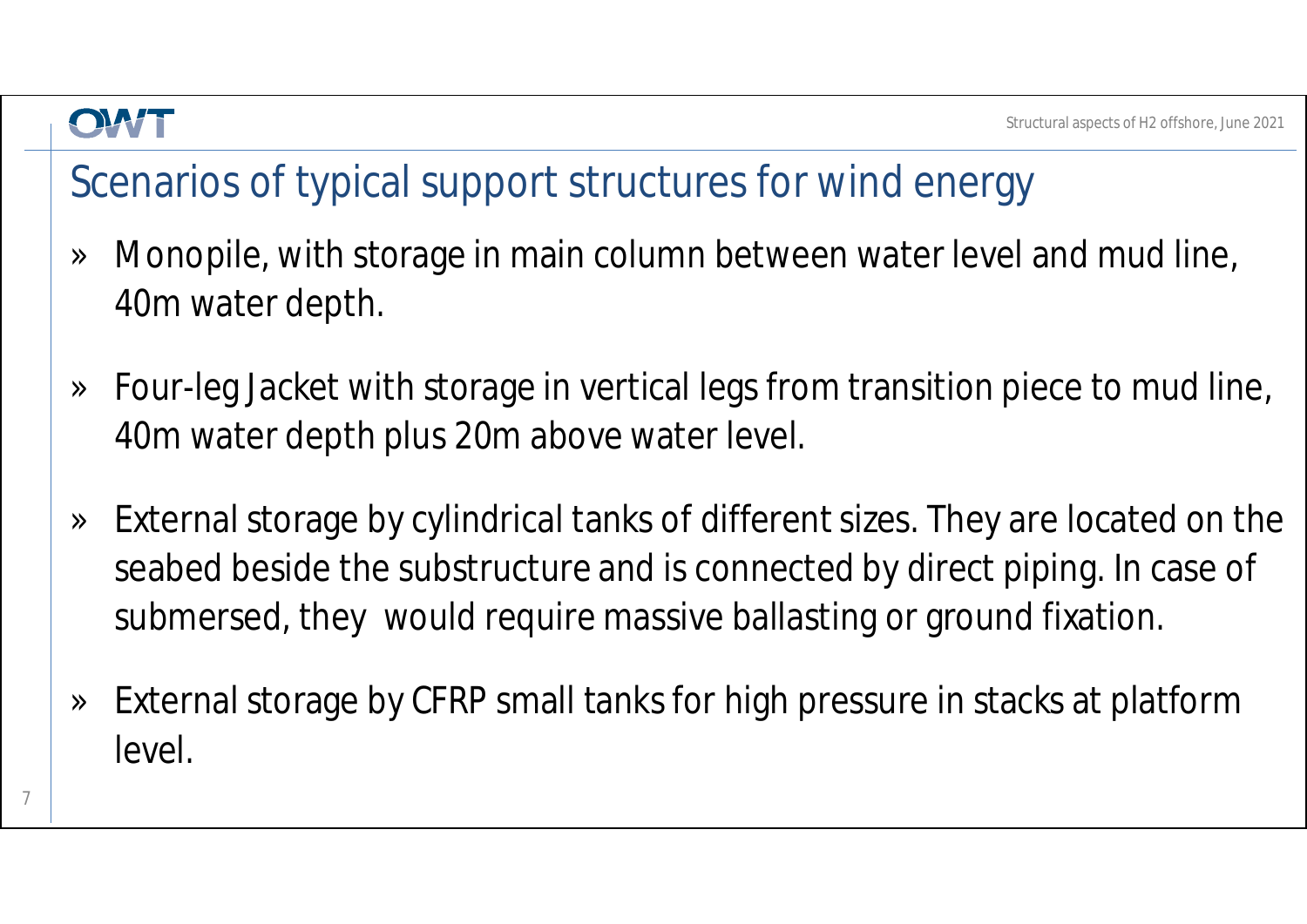#### Scenario Monopile

Monopile, storage in main column between water level and mud line, 40m water depth, current turbine sizes 8 to 12MW. Structural parameters:

- » Diameter 9m
- » Wall thickness 90mm
- » Available length 35m

Notes: The structure is already utilized by longitudinal stresses from bending but due to its nature of perpendicular stress directions, the Mises-stress still has nearly full capacity.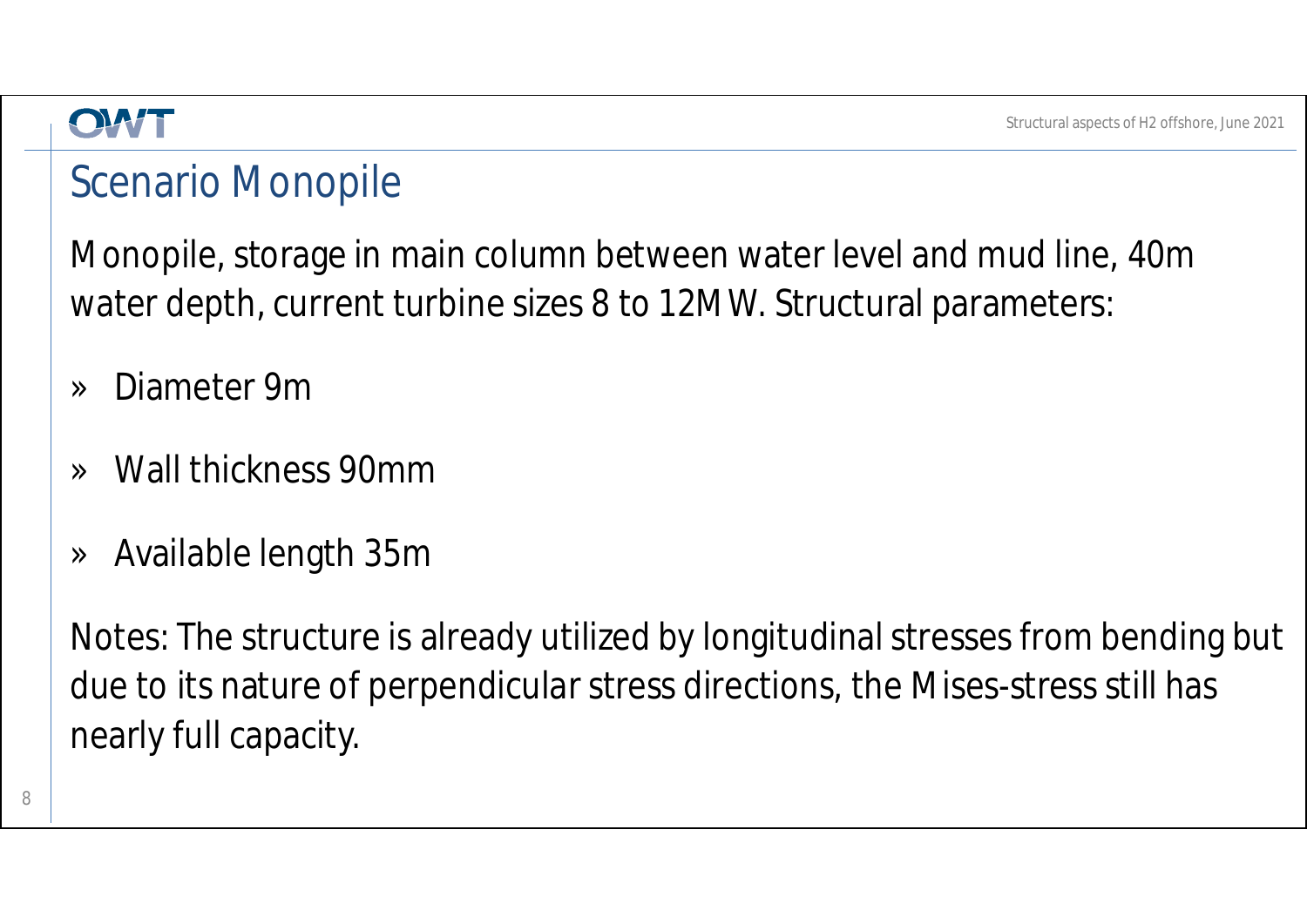#### Scenario Jacket

Four-leg Jacket with storage in vertical legs from transition piece to mud line, 40m water depth plus 20m above water level.

- » Diameter 1.5m
- » Wall thickness 40mm
- » Available length 60m
- » Number 4

Notes: The legs are already utilized by axial stresses from global bending but due to its nature of perpendicular stress directions, the Mises-stress still has nearly full capacity. At joints there is additionally a 3d-stress regime but joints are typical of larger wall thickness and are neglected for the purpose of this general study.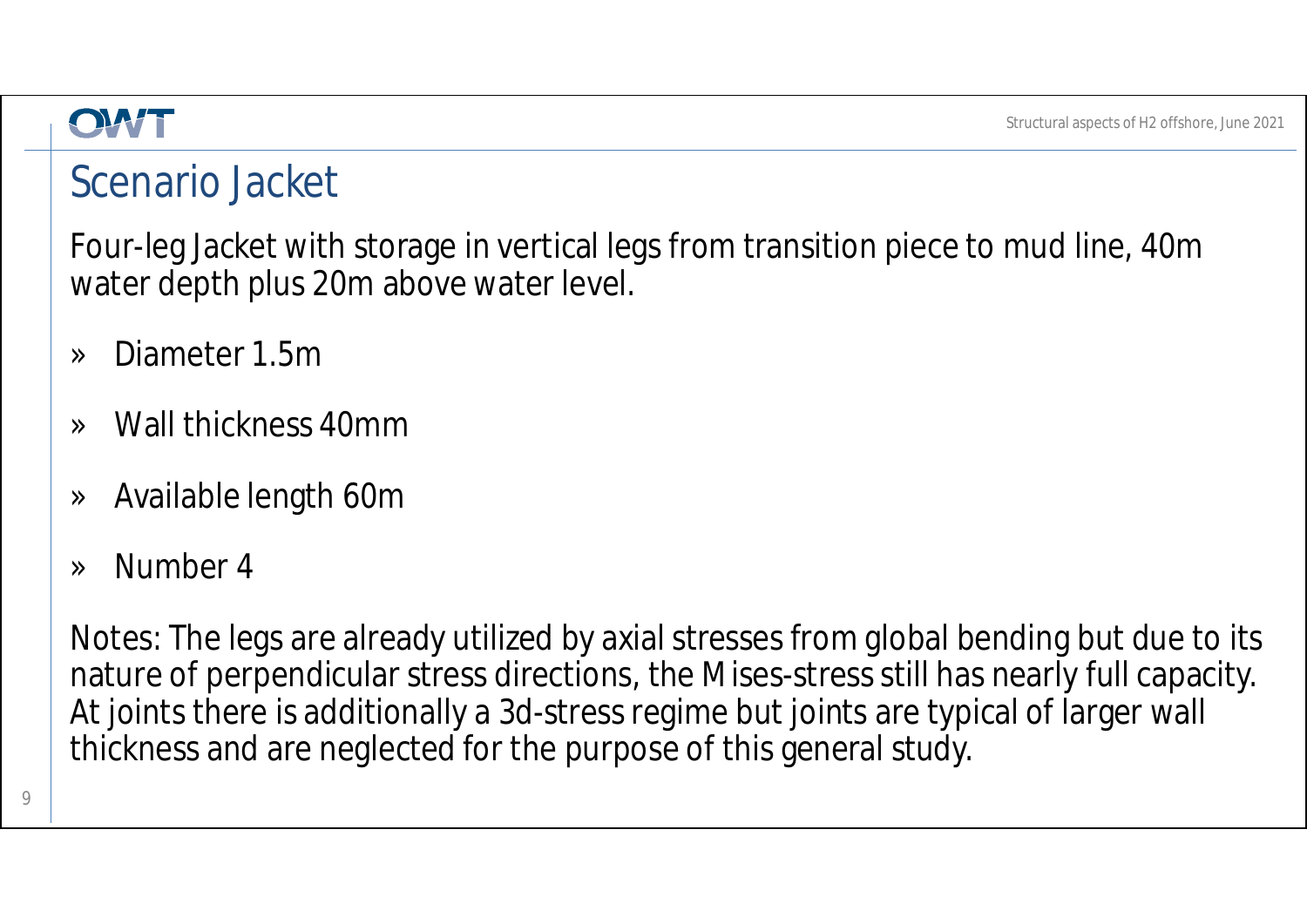### Scenario of external storage, using current fabrication capability

Storage outside by cylindrical section using current offshore structure fabrication capacilities

- » Single cylindrical section, 10m diameter, 60m length, wall thickness 90mm as current available maximum monopile-like structure
- » Single cylindrical section, 8m diameter, 60m length, wall thickness 90mm as current available typical monopile-like structure
- » Single / Stack of cylindrical sections, 1.5m diameter, 60m length, wall thickness 40mm as current available maximum longitudinal welded pipe. Note: While the large diameter are expected to be a single unit at full length, the small diameter may be stacked in batteries and does not require the full length.
- » Battery stack of CFRP tanks by current standards with each e.g. 5.6kg capacity, arranged on an outside platform in packets which allow fast pickup and exchange.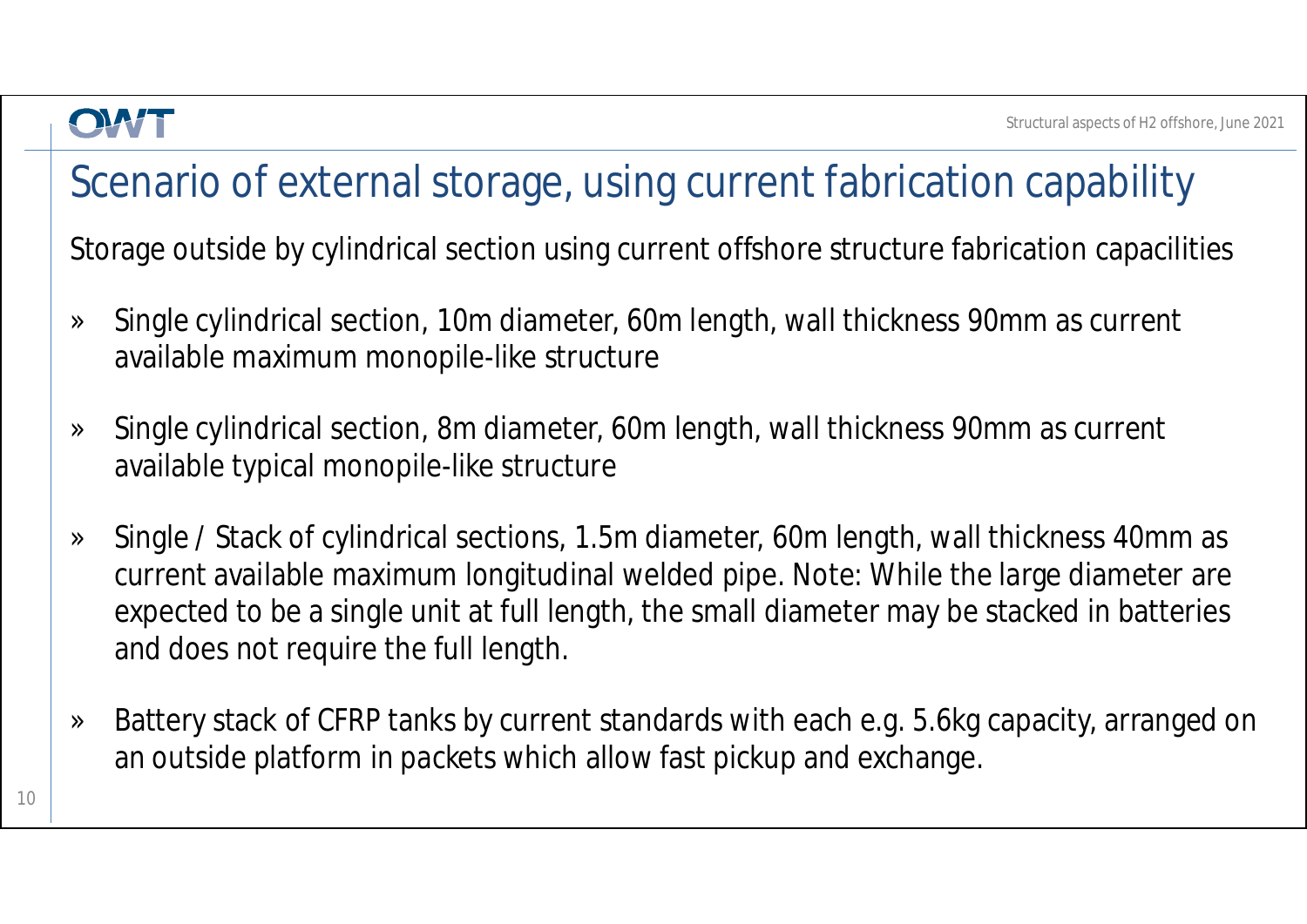#### Scenario of floating wind turbine

Storage within a floating turbine floater structure

» Equivalent to 10m diameter, 300m total length, wall thickness 90mm as current available maximum monopile-like structure

Note: This scenario has some obvious restrictions. The stability of the floating structure will not allow using the full volume within the floater structure. The tubular equivalent is not conservative for classic ship hull structures, which will have less capacity for the same wall thickness. Therefore, the result represent the upper limit of what is achievable.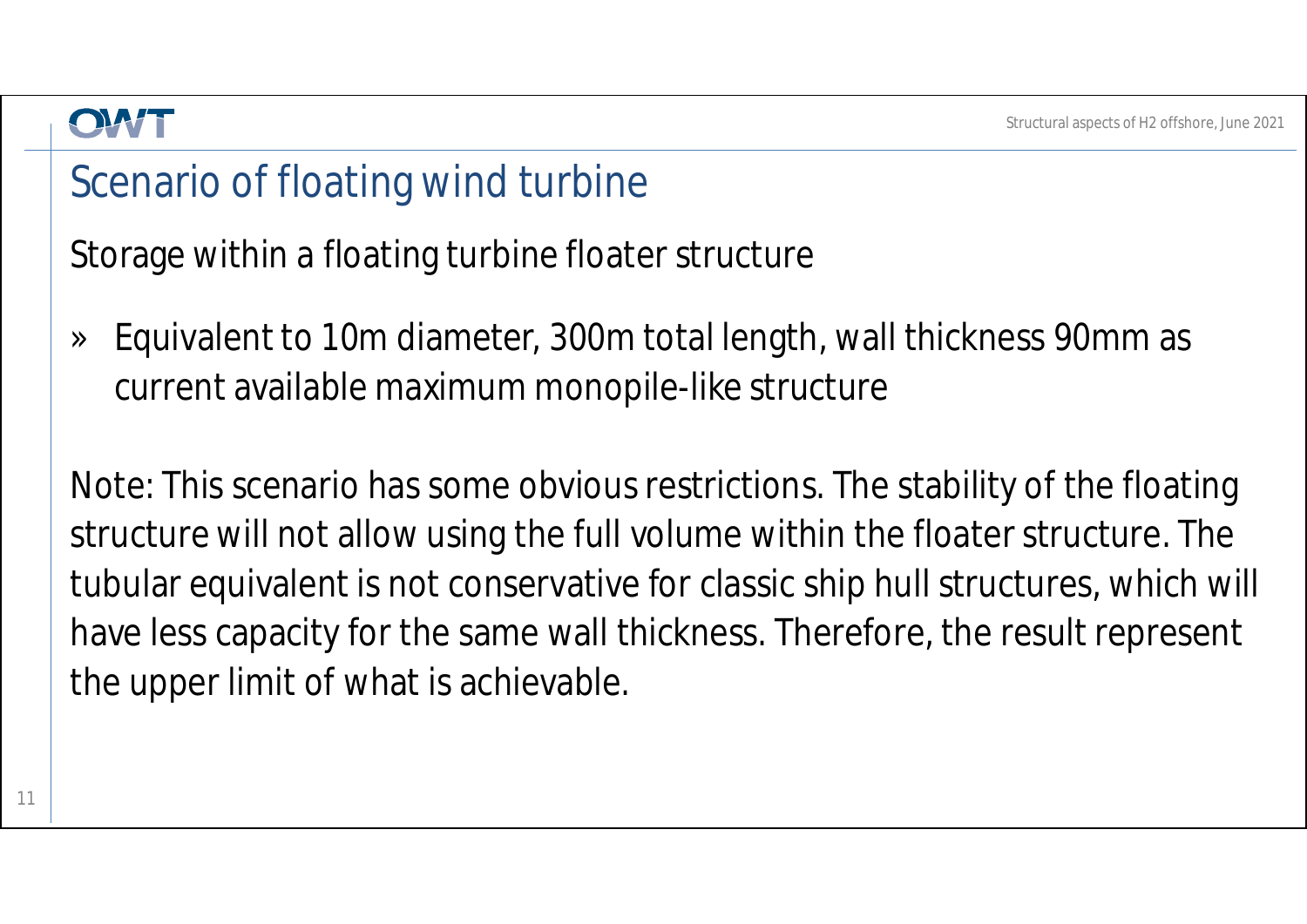|                                    | <b>Monopile</b> | <b>Jacket</b> | Floater     | Cylinder<br>10mx60m | Cylinder<br>$\overline{8}$ mx60m | Cylinder<br>1.5mx60                           | Stack of<br><b>CFRP tanks</b>         |
|------------------------------------|-----------------|---------------|-------------|---------------------|----------------------------------|-----------------------------------------------|---------------------------------------|
| H <sub>2</sub> Storage<br>Pressure | 65bar           | 173bar        | 58.5bar     | 58.5bar             | 73.1bar                          | 173bar                                        | 700bar                                |
| Capacity                           | 12.5t           | $4x1.5t = 6t$ | 79.7t       | 23.9t               | 18.9t                            | $4x1.5t = 6t$                                 | 10.7t                                 |
| Time to fill<br>by 8MW             | 3.6 days        | $0.4$ days    | $22.8$ days | 6.8 days            | 5.4 days                         | $0.4$ days                                    | 3 days                                |
| Weight                             | existing        | existing      | existing    | 1443t               | 1131t                            | 87.2t                                         |                                       |
|                                    |                 |               |             |                     |                                  | 17<br>cylinders<br>with 1482t<br>for 6.8 days | 40 packets<br>$a 4x4x3 =$<br>$1920*5$ |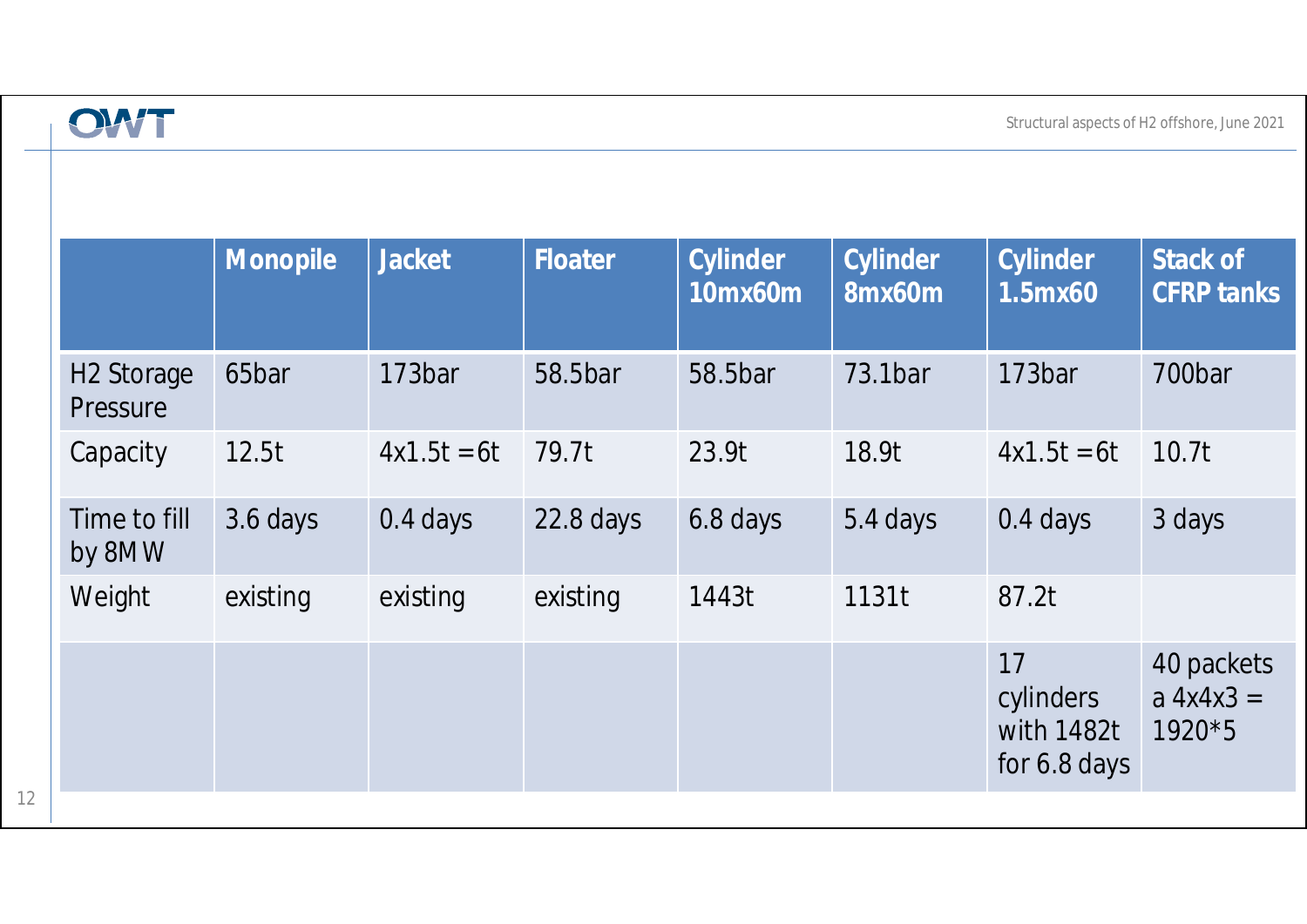### **Summary**

The limitation of steel strength (current smaller tanks are made from CFRP or similar) does not allow reaching high pressures which are essential for efficient H2 storage.

From structural perspective the storage of H2 in nowadays structures does not provide much capacity in terms of daily production of a current turbine size, e.g. 8MW, compared to a possible pick up interval offshore.

An external storage by nowadays cylindrical tubular section is basically an additional Monopile per turbine as storage. The capacity in terms of daily production still does not appear sufficient considering a possible pick up interval offshore.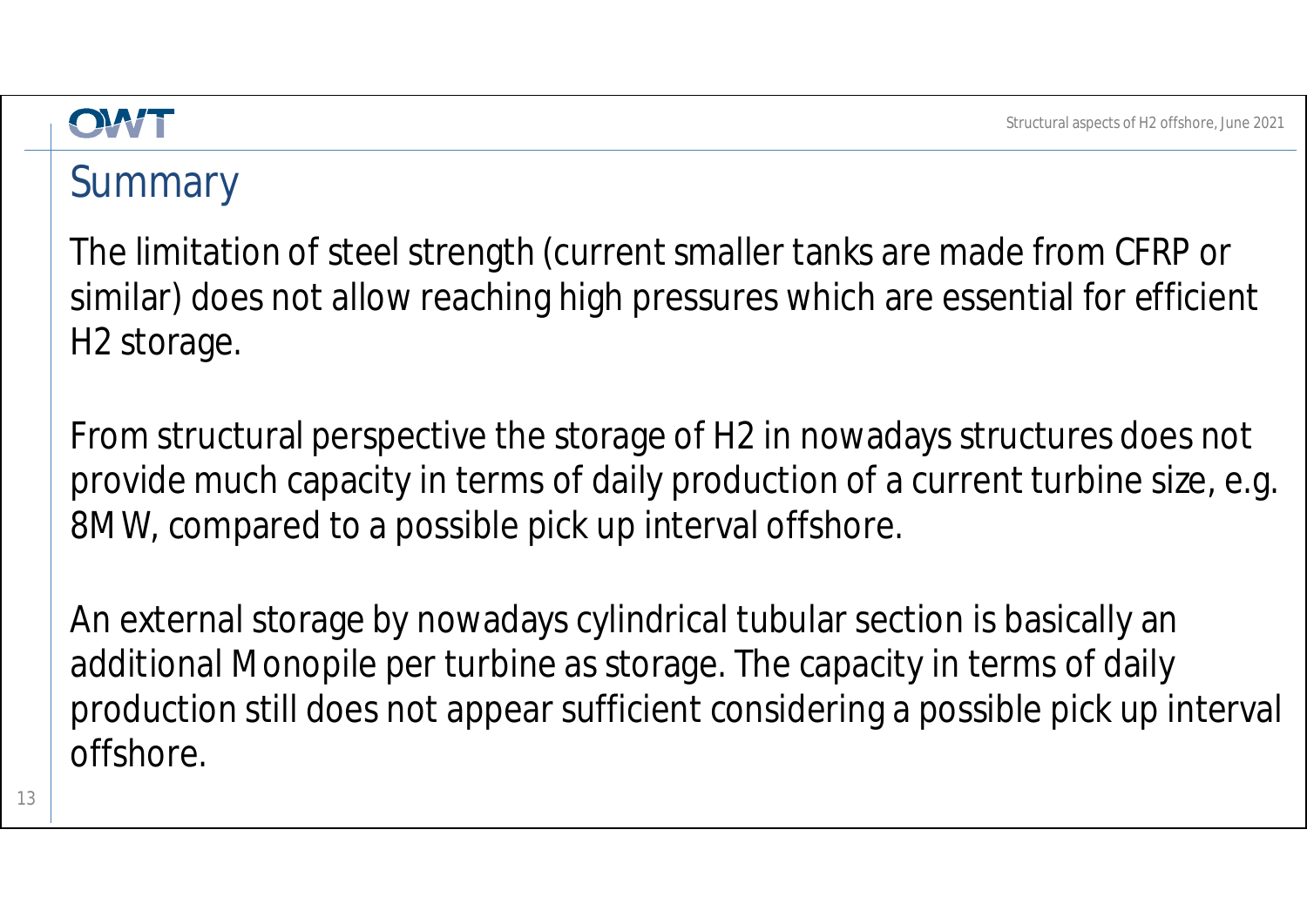#### Special summary for Monopiles

- » Within Monopiles there is need to adequate cladding to protect against hydrogen brittle fracture which needs to be installed after driving together with pressure resistant caps which are also unlikely to be drivable.
- » Lifting complete tanks inside a Monopile after having it driven does not provide any benefit compared to external storage. External tanks may be inspected and replaced. Loss of hydrogen does not affect the support structure and may also not accumulate inside a closed compartment.

Connecting tanks inside the Monopiles are not easier as they are also underwater. It is not possible to drain a Monopile without any structural efforts, e.g. bottom concrete (grout) plug, which has own structural difficulties. Also, there is further reduction on the available storage volume due to the tank infrastructure.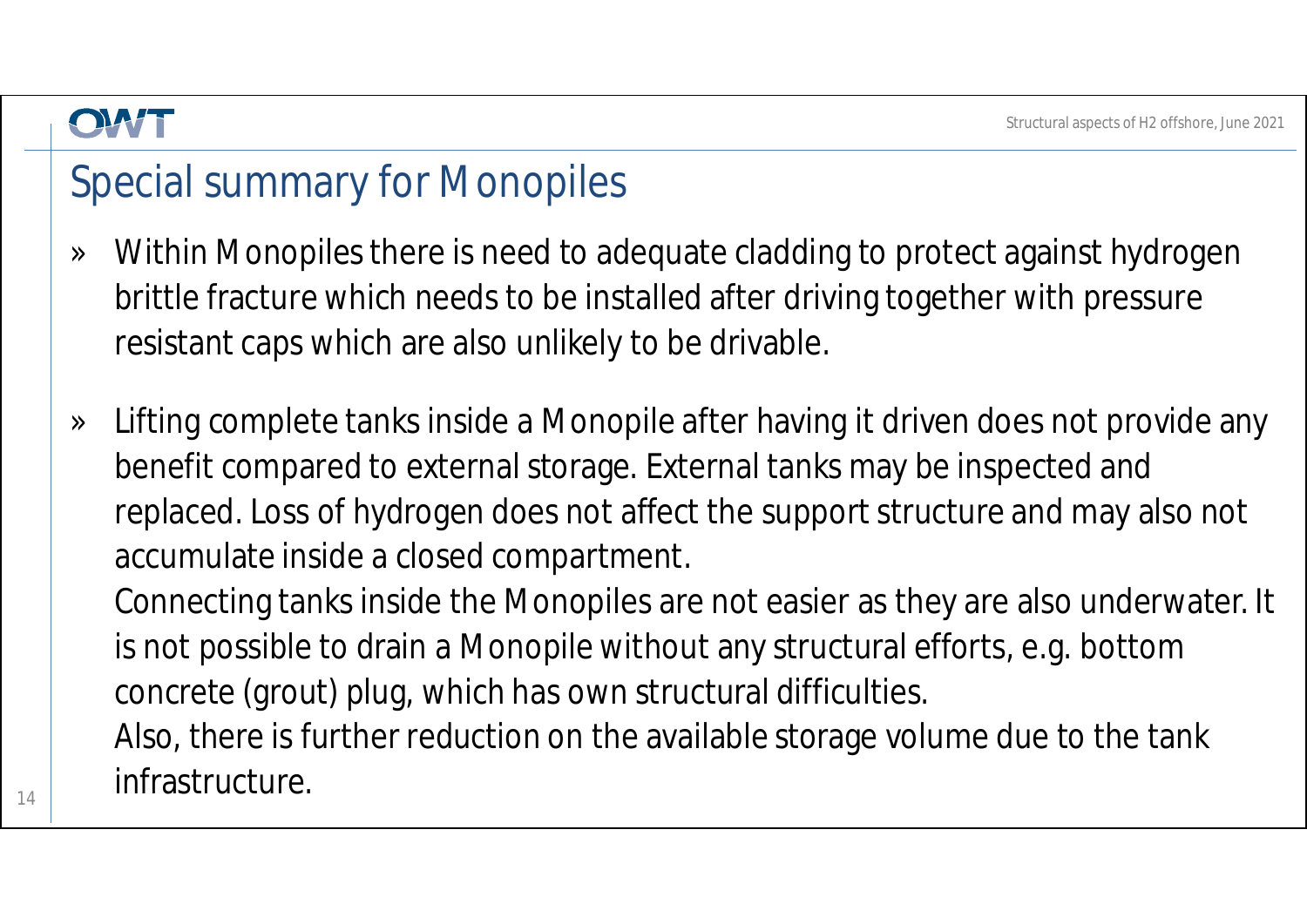#### Special summary Floater

A floater would have to pick up intervals less than 20 days. Considering the time for loading, travel time (e.g. 2 days) and unloading let assume that one vessel is required for 2 floating turbines. Weather downtime may cause stop of production as the pick delays after bad weather.

Imagining larger sizes of turbines, e.g. 10MW and two turbines per floater as recently proposed, the daily production may reach up to 9t of H2.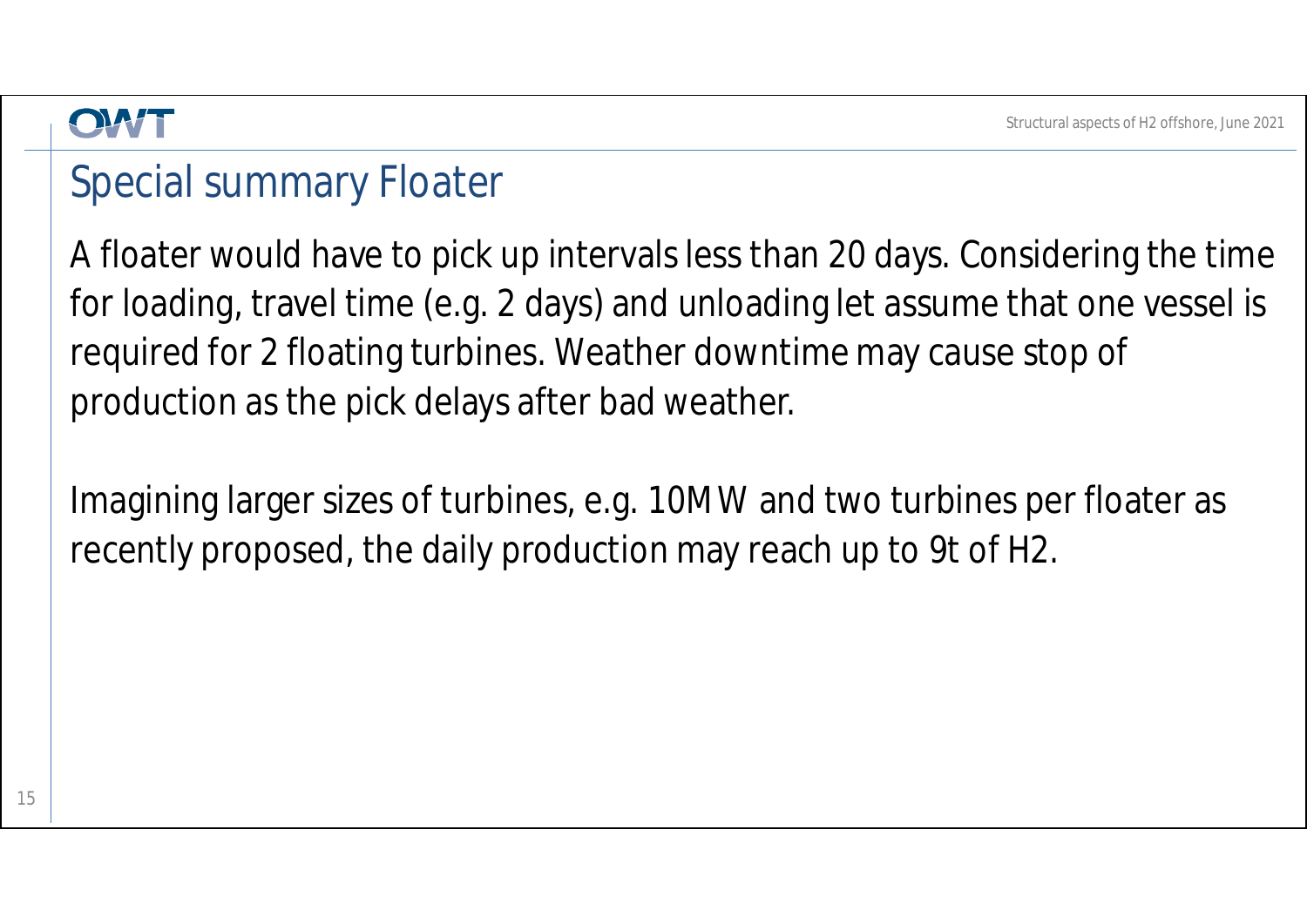## **HYDROGEN BRITTLE FRACTURE**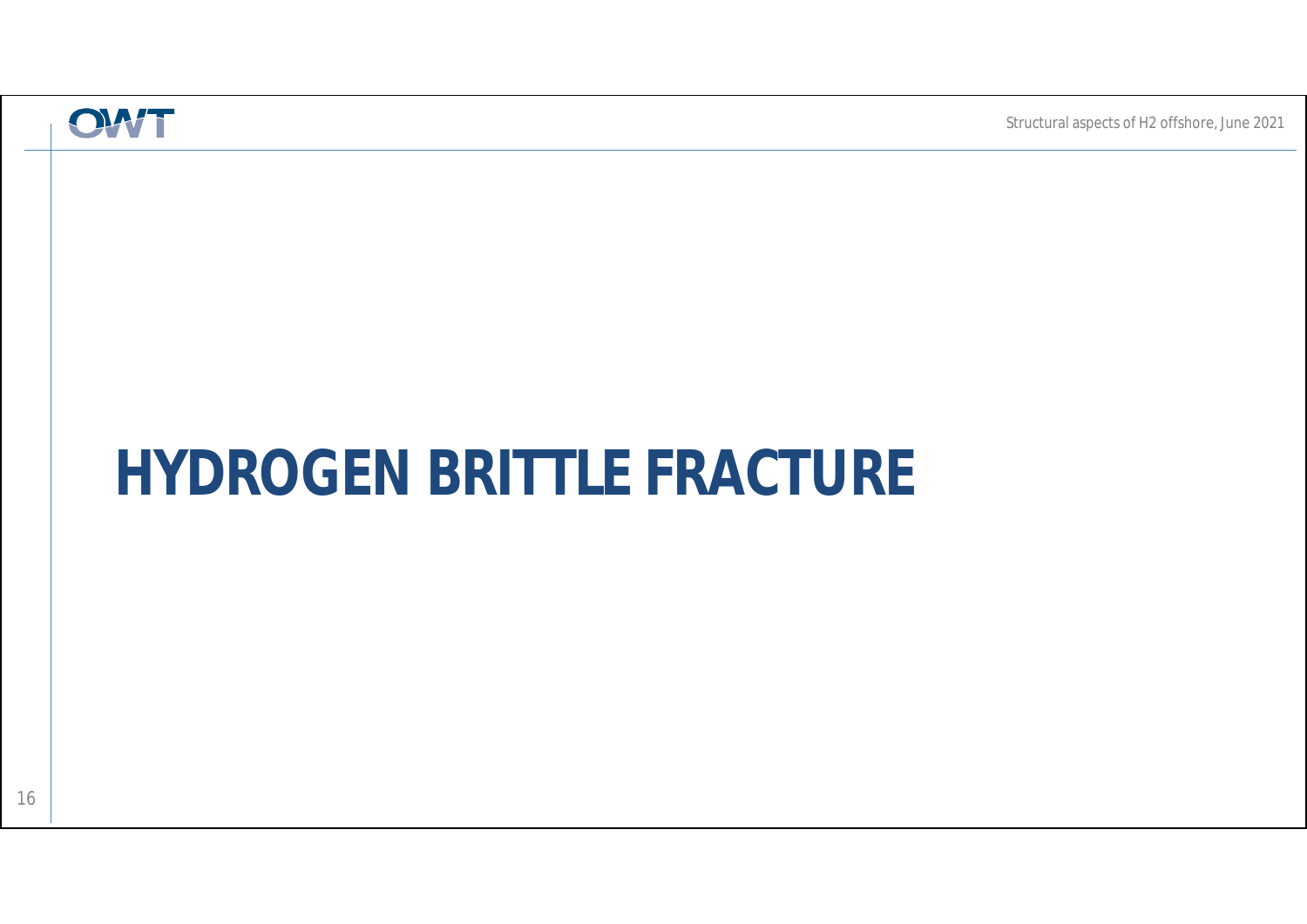#### Construction steel

Steel that is currently used for fabricating offshore support structures would be subject to hydrogen brittle fracture. The nature of fatigue loading of offshore structure combines with the sensitivity of this kind of steel.

Thus, the offshore support structures may not be used without internal cladding by aluminum, stainless steel, composite or plastic.

The challenge is to provide this cladding completely and without any damages. This is difficult for a monopile which is driven with high accelerations. End caps would need to be installed afterwards which either requires adequate offshore work or the contact areas remain as potential point of failure.

Aluminum and stainless steel can cause contract corrosion if there is any seawater is contact at openings or similar.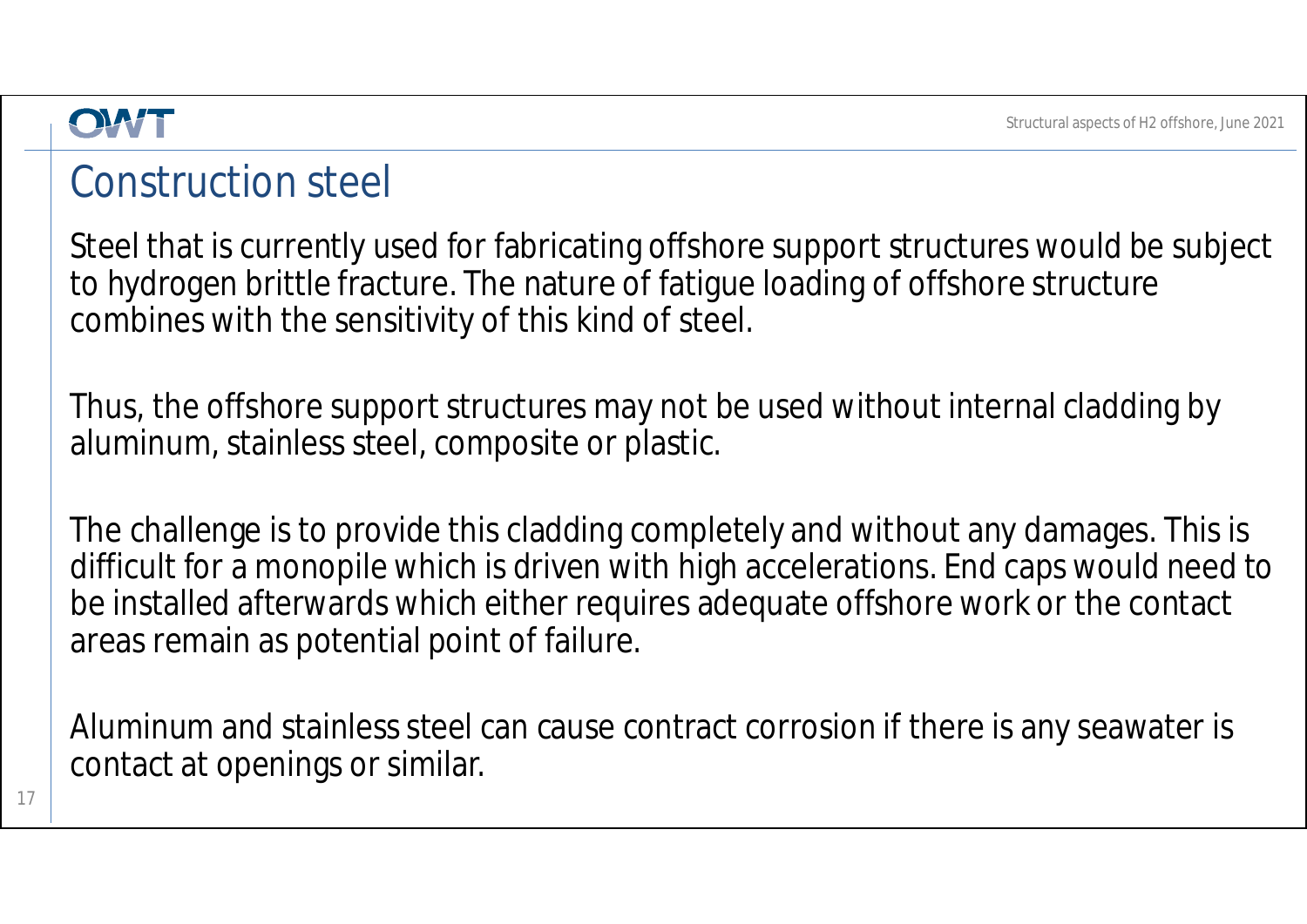#### External cylindrical tanks

In case of scenario with external tanks, internal cladding should not be a problem. They can fabricated and manufactured by current standards.

However, openings for valves and outlets will require high quality assurance as there are only limited option to revise anything offshore.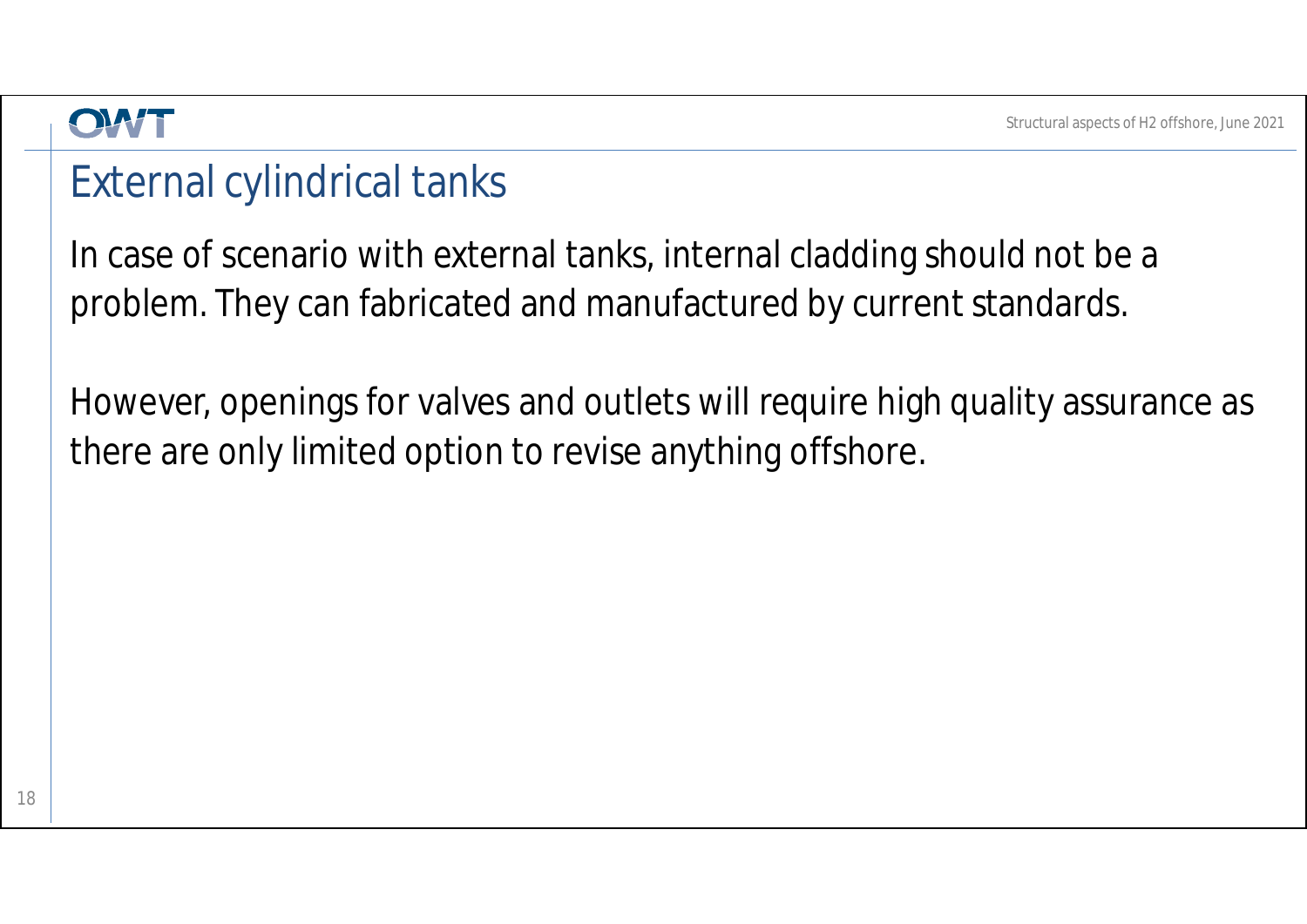## **PRODUCTION VS. CAPACITY**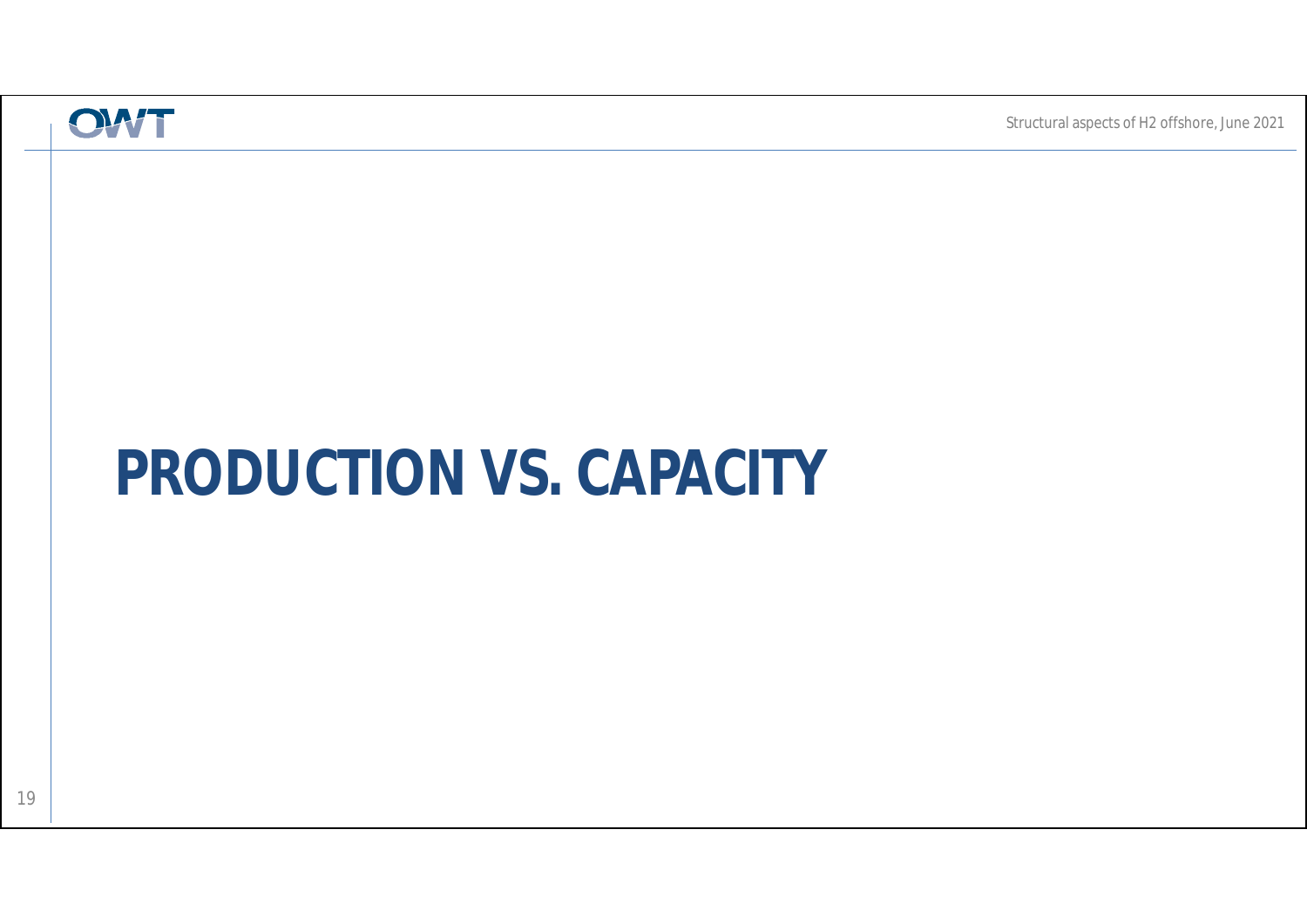## Storage capacity

The major problem is the need for high pressure to reach adequate capacity. Although the inner volume of the steel structures in question appear large, the limitation by strength lead to relatively small capacities.

Current turbine sizes of 8MW can produce 3.5t of hydrogen per day, which requires a certain amount of storage. Offshore, a frequent pickup is difficult to realize. Vessel travel time, weather downtime and following from that also the number of vessel needed.

It requires turbine individual storage in the magnitude of the substructure itself and a transfer vessel for two or three turbines.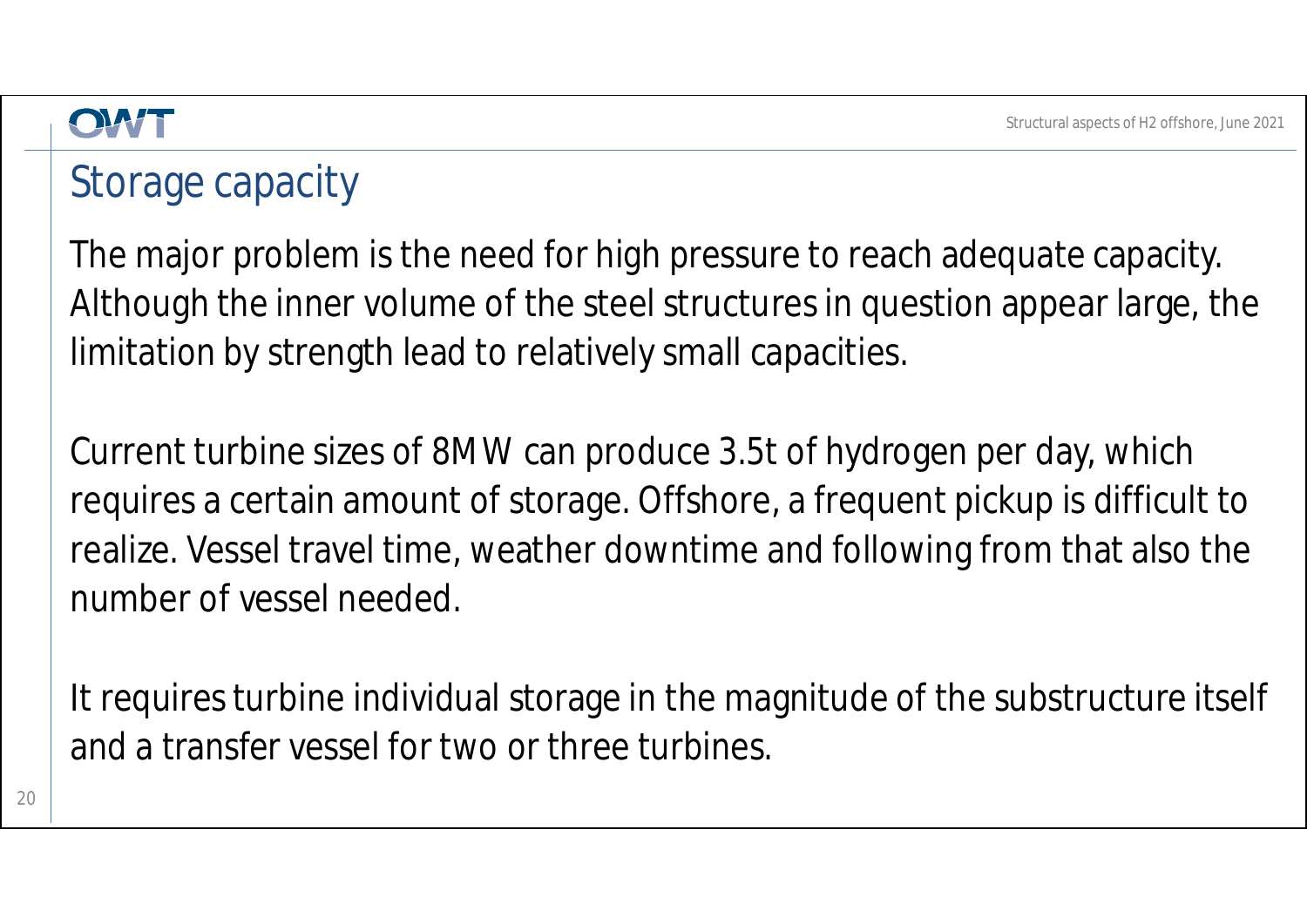## **COST ESTIMATES**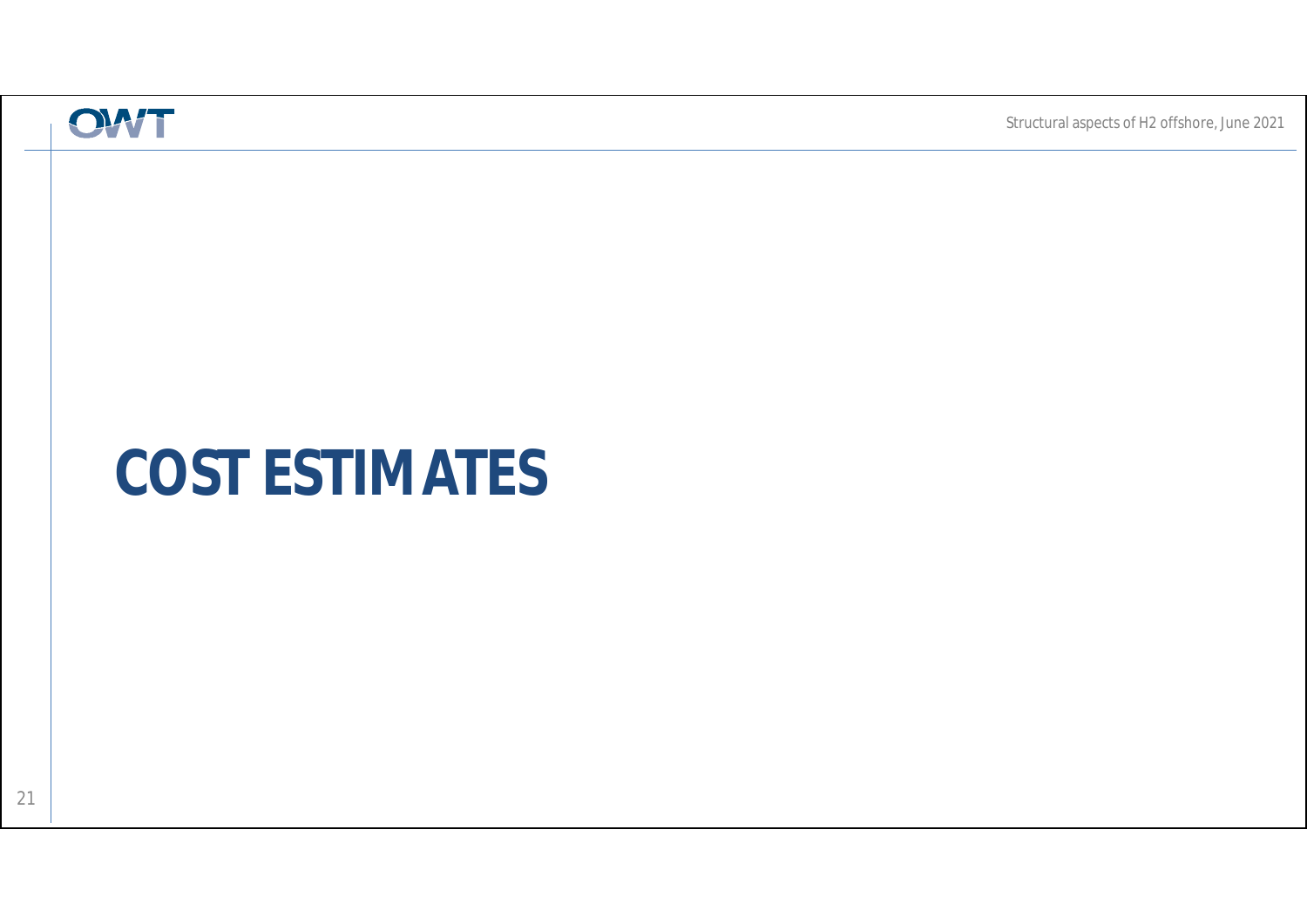#### Steel cylinder, external storage

Monopile, Diameter 8m, 90mm wall thickness and 60m of length, capacity 18.9t, equals 1131t which are estimated by 3€/kg to 3.4m€ without installation.

Installation would require transport, lifting in water, connection by diver in worst case. It may be estimated on a serial basis by 0.5m€ basing on 2 day working schedule with approx. 250T€/day fleet total cost.

A rough estimate may be 4m€ installed.

The major disadvantage is that picking up hydrogen would require piping and time by flow restrictions. This is estimated to require much more vessel time than packet based CFRP tanks.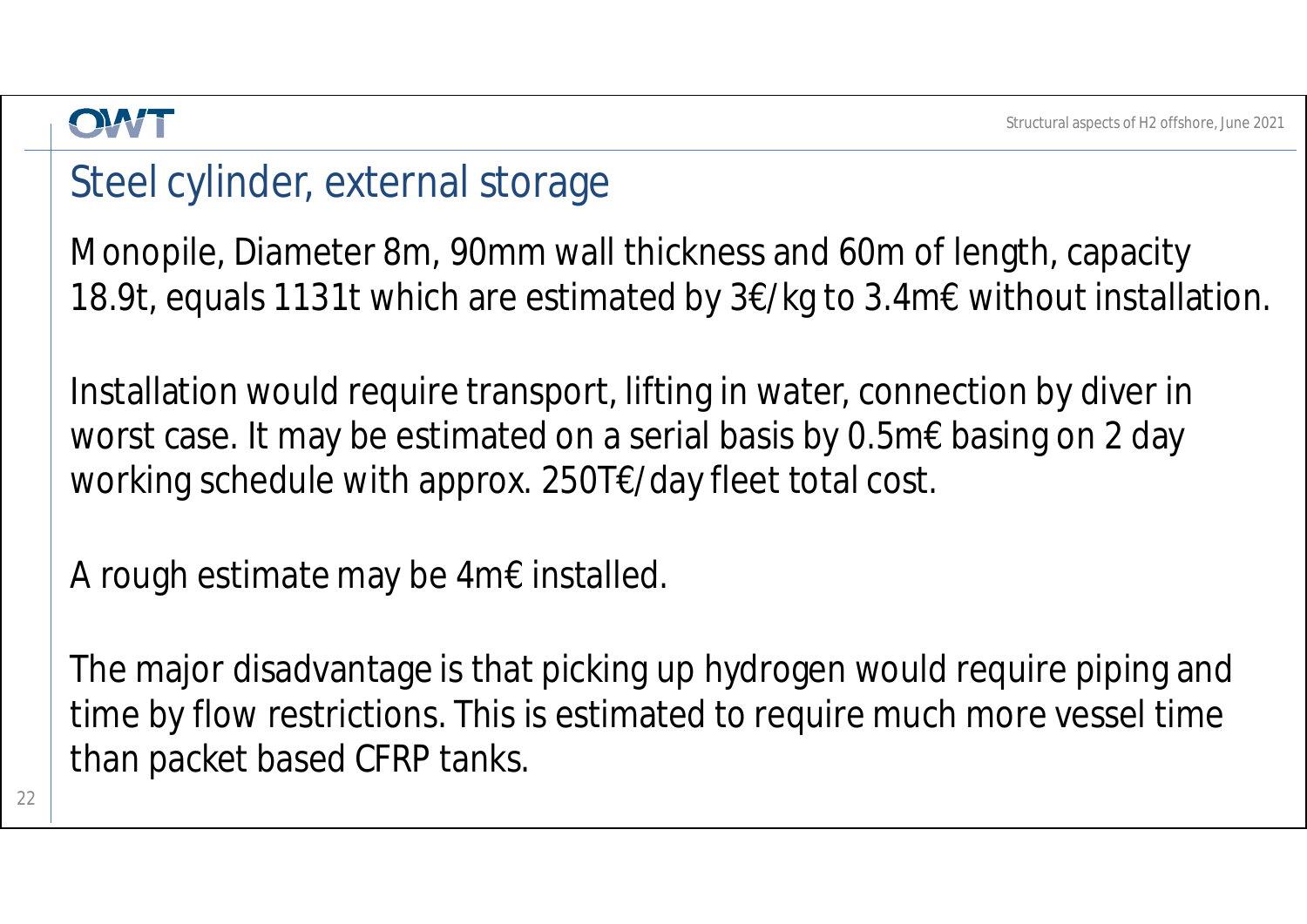## Low weight, high pressure, CFRP tanks

- » Tank as described in serial production with approx. 5,6kg approx. \$2000 (2016),
- » A daily production of 3500kg by a 8MW turbine requires 625 tanks of this type, equals 1.2m\$ by this estimate
- » A two-story platform around a turbine may accommodate estimated 40 packets, equals 3 days of storage, i.e. 10.5t and 3.8m\$
- » Advantage of the packet based system: picking up full packets by DP-vessel – fast exchange of full and empty packets.



Figure 3. The Toyota Mirai hydrogen storage unit [14]

 $\frac{23}{23}$  source: https://www.osti.gov/servlets/purl/1343975;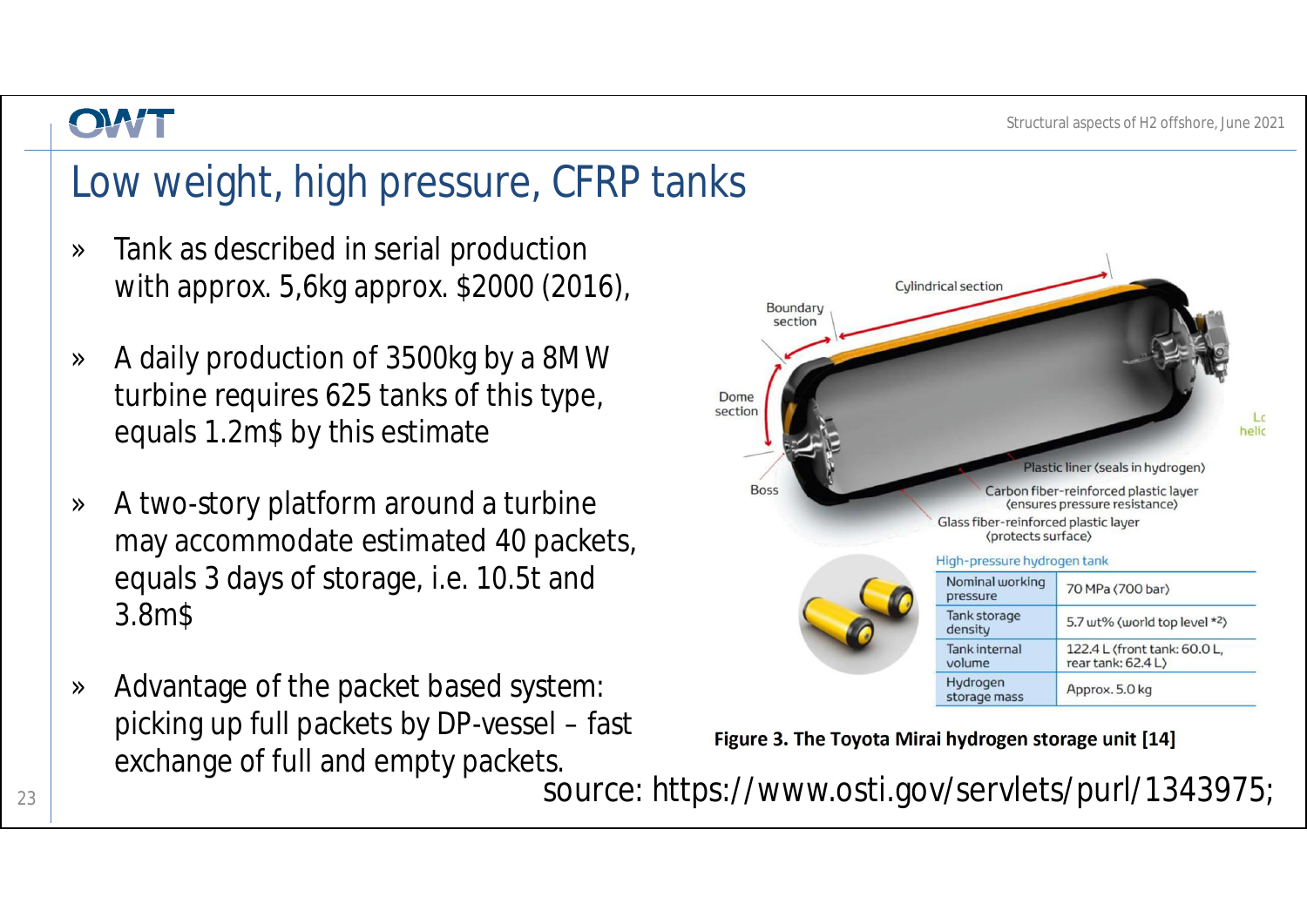## **SUMMARY**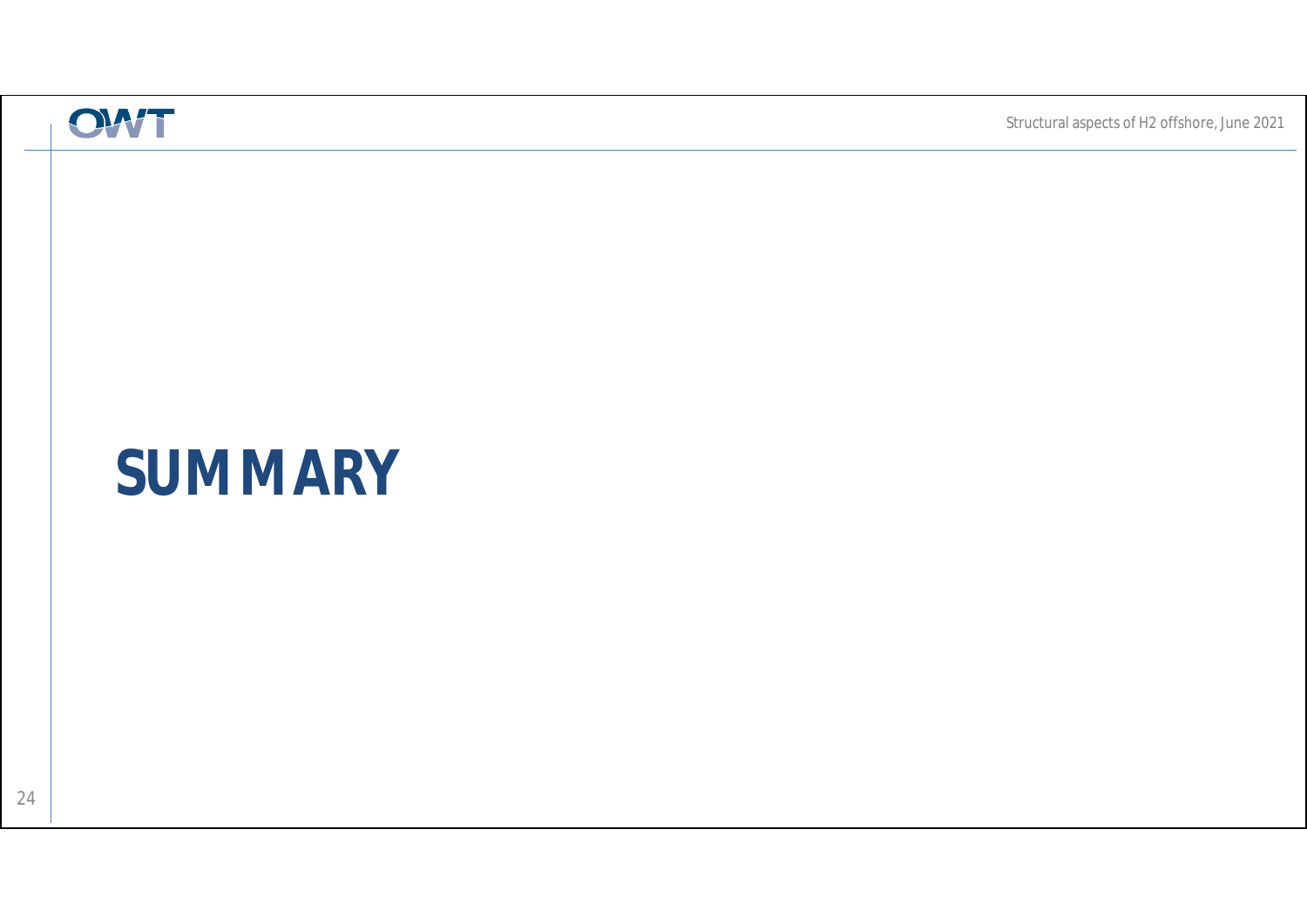#### OLWH

### **Summary**

Pressure based (gas) storage using typically offshore steel structures does not appear adequate from the following reasons:

- » The storage capacity is small inside Monopile or Jacket.
- » External storage comes with some larger capacity but expensive (basically and additional Monopile) for approx. 5 days capacity, which is still not convincing for adequate pick up frequency.
- » Floater with on board storage of hydrogen will lack sufficient capacity, especially when needed due to large distance from shore.
- » Offshore structures are fatigue loaded, therefore any damage in cladding will likely result in hydrogen brittle fracture. It requires high quality standards to minimize risk.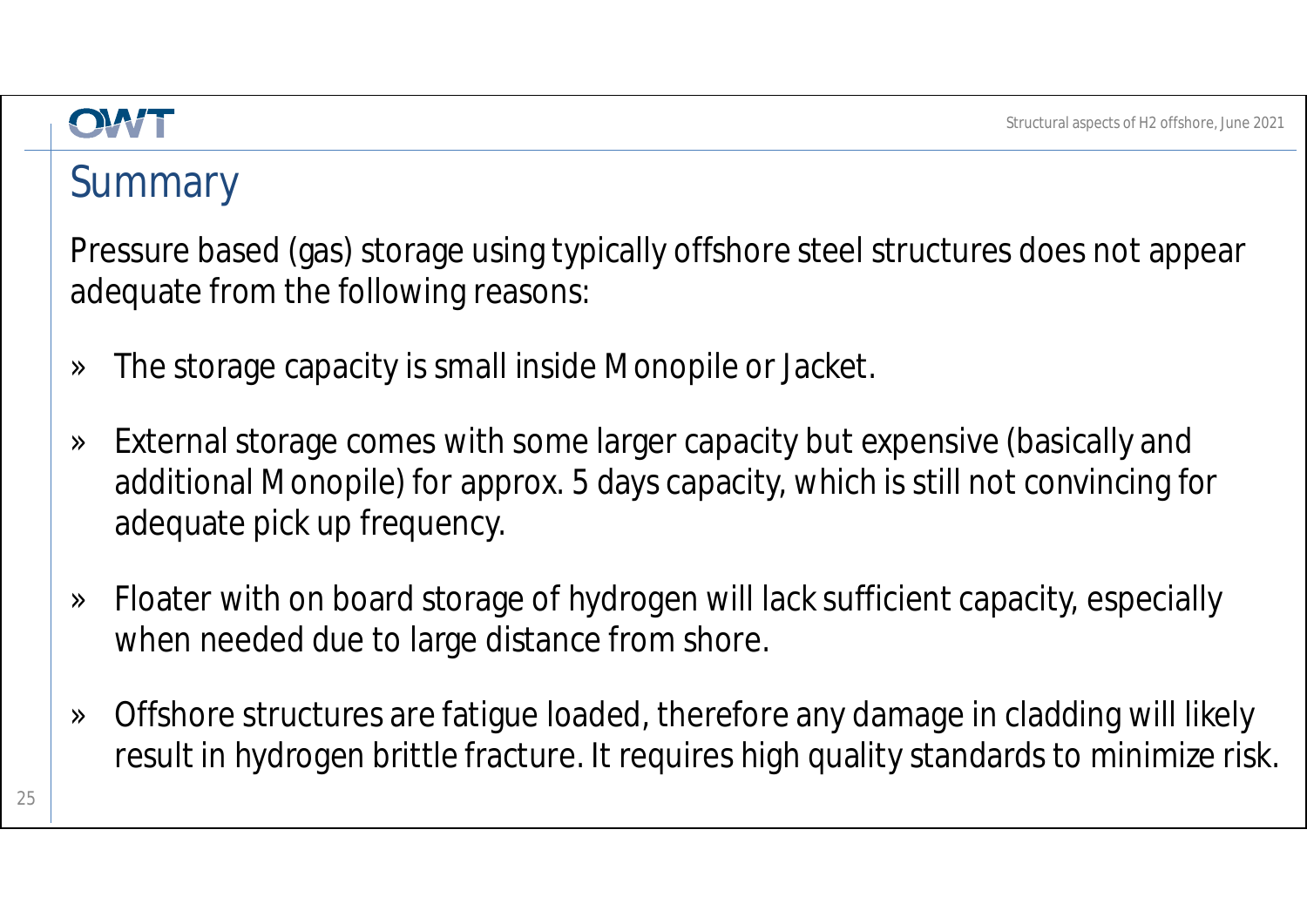#### Possible solutions

- » Direct transfer of produced hydrogen by piping with no local storage.
- » Liquefied H2 (cold storage) including adequate infrastructure
- » Pressureless, high capacity storage by chemical processes (requires environmental assessment and also space requirements).
- » Storage by proven technology, e.g. CFRP stacked in batteries and accepting the cost associated to that.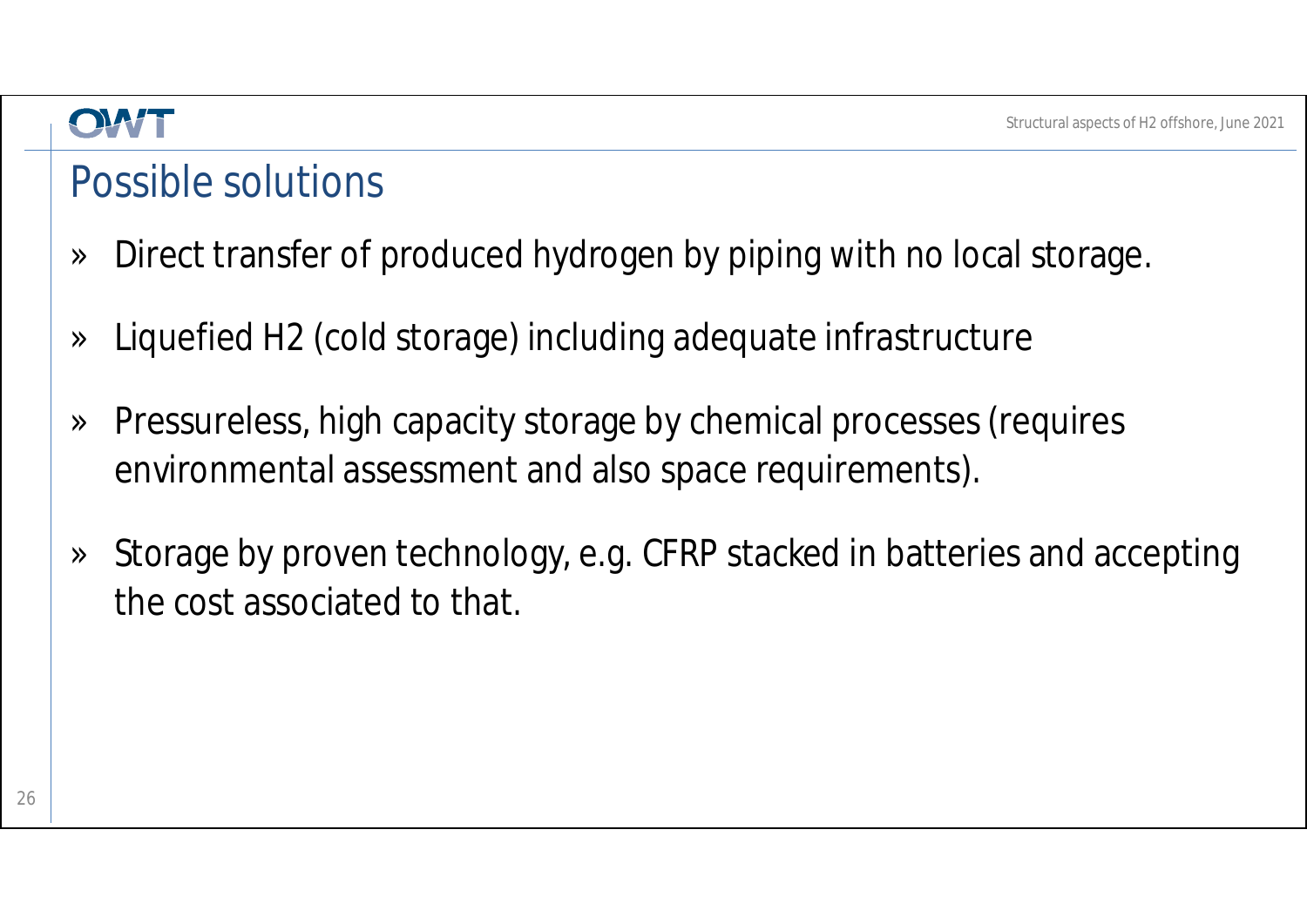#### Question 2

# **WHAT CAN BE SAID TODAY ABOUT INFRASTRUCTURE FOR H2 PRODUCTION IN REGARD TO STRUCTURAL INFRASTRUCTURE?**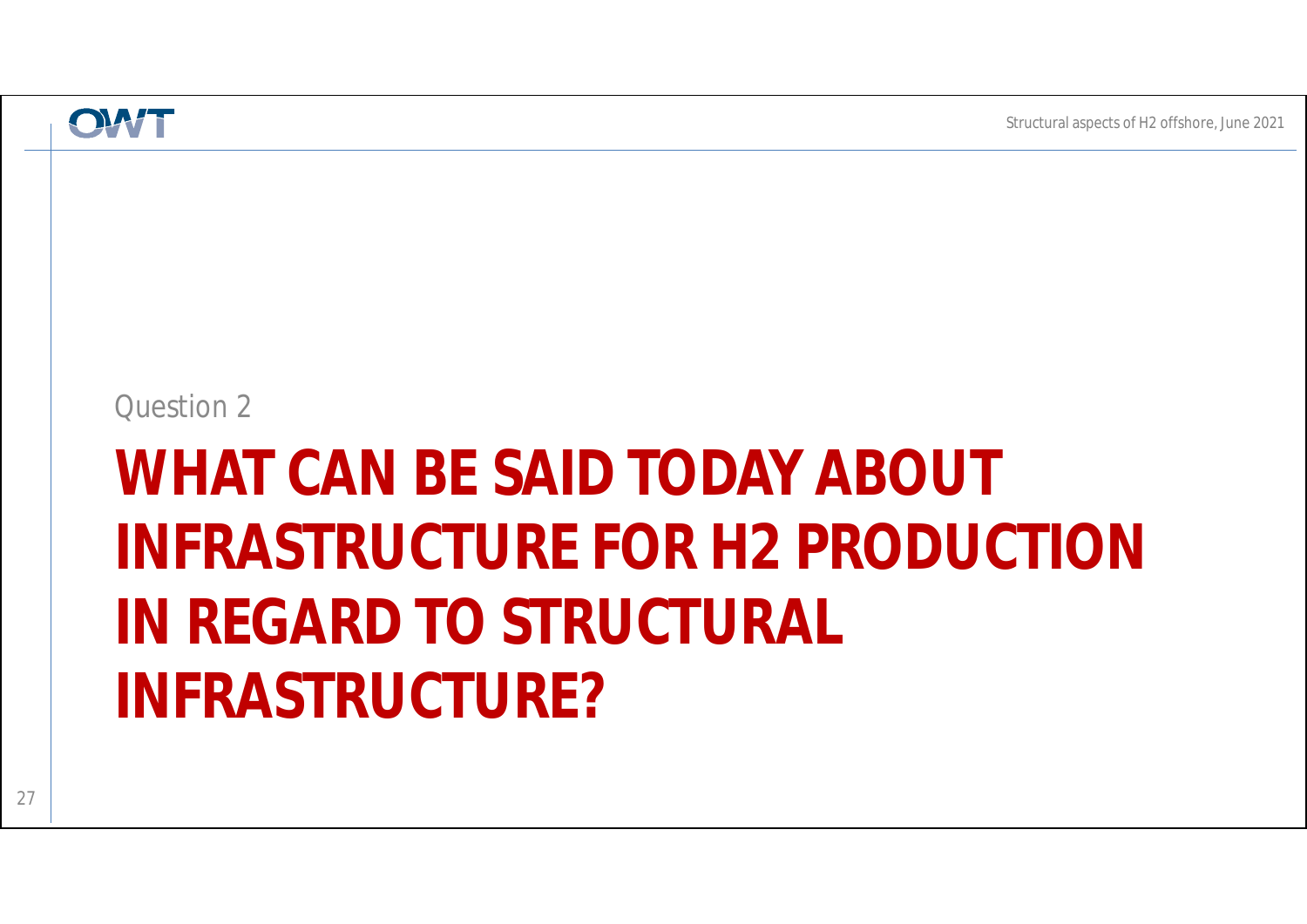#### **Background**

H2 Production directly offshore requires structural infrastructure in terms of space and its maintenance. This competes with electrical losses in case of power transportation.

Space is required for

- » Water preparation
- » Electrolysis
- » Preparation for transport / storage liquification, pressuring, temporary storage, pipeline end point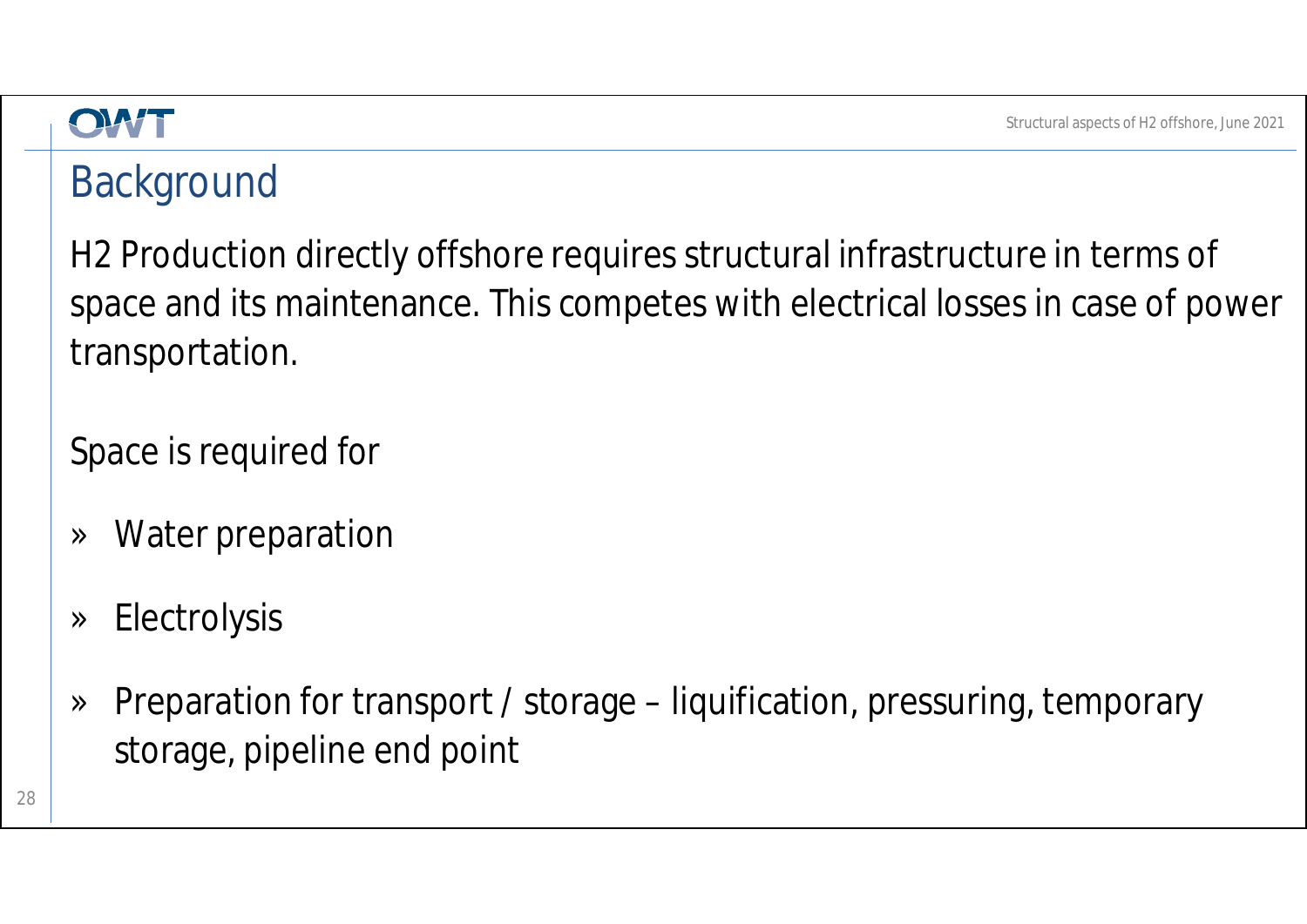## **SIMPLE COST ESTIMATES**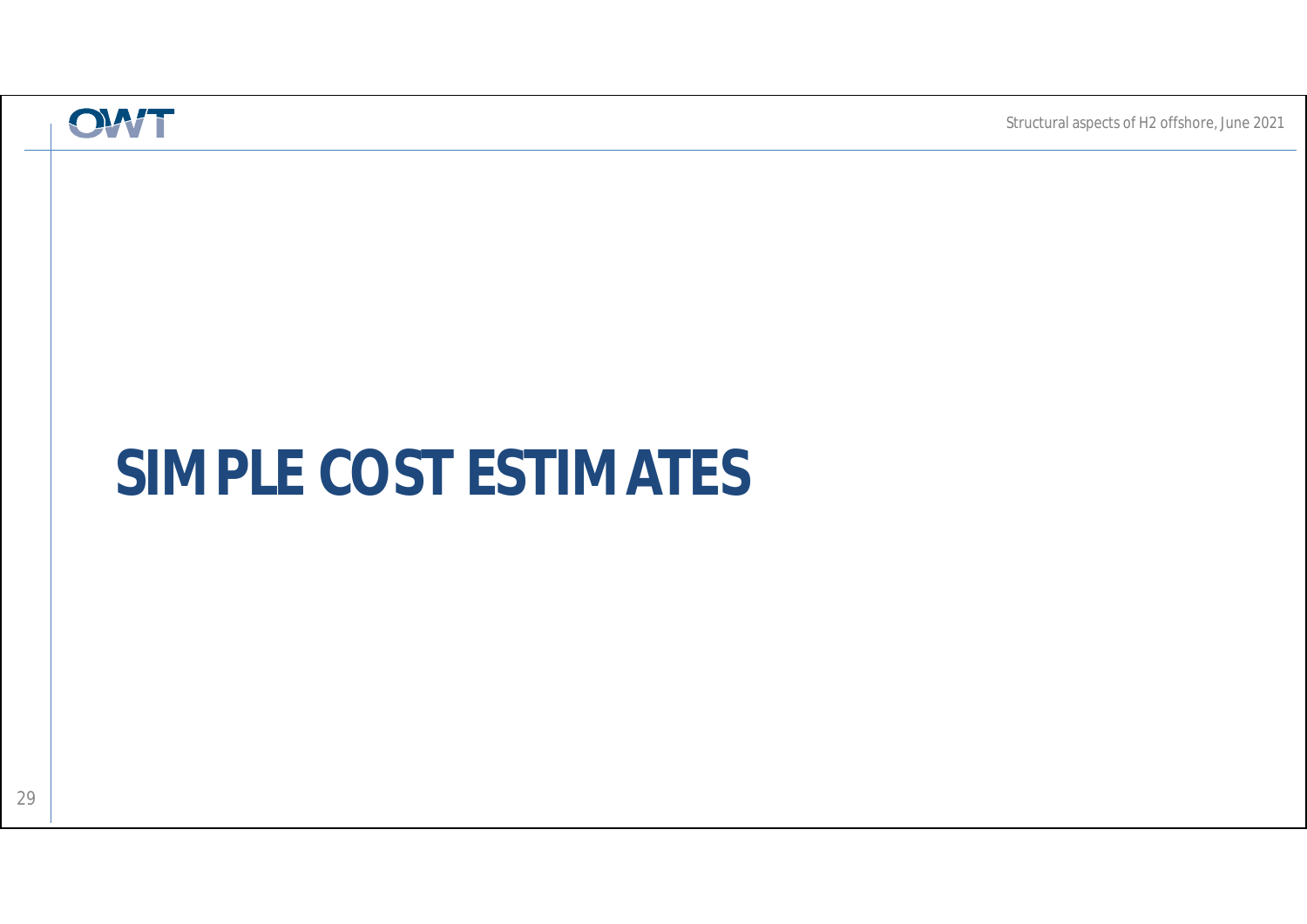#### Simple cost estimate

Space requirements lead to offshore structures comparable to substations. The prefered substructure up to this date are Jackets but also single and multiple Monopiles are suitable.

The provided estimates are subject to several factors, i.e. weight vs. space of H2 infrastructure and local design conditions.

For example in case of light weight H2 infrastructure, it has currently not been stressed to maximize top side areas. This may lead to lower €/m² than estimated.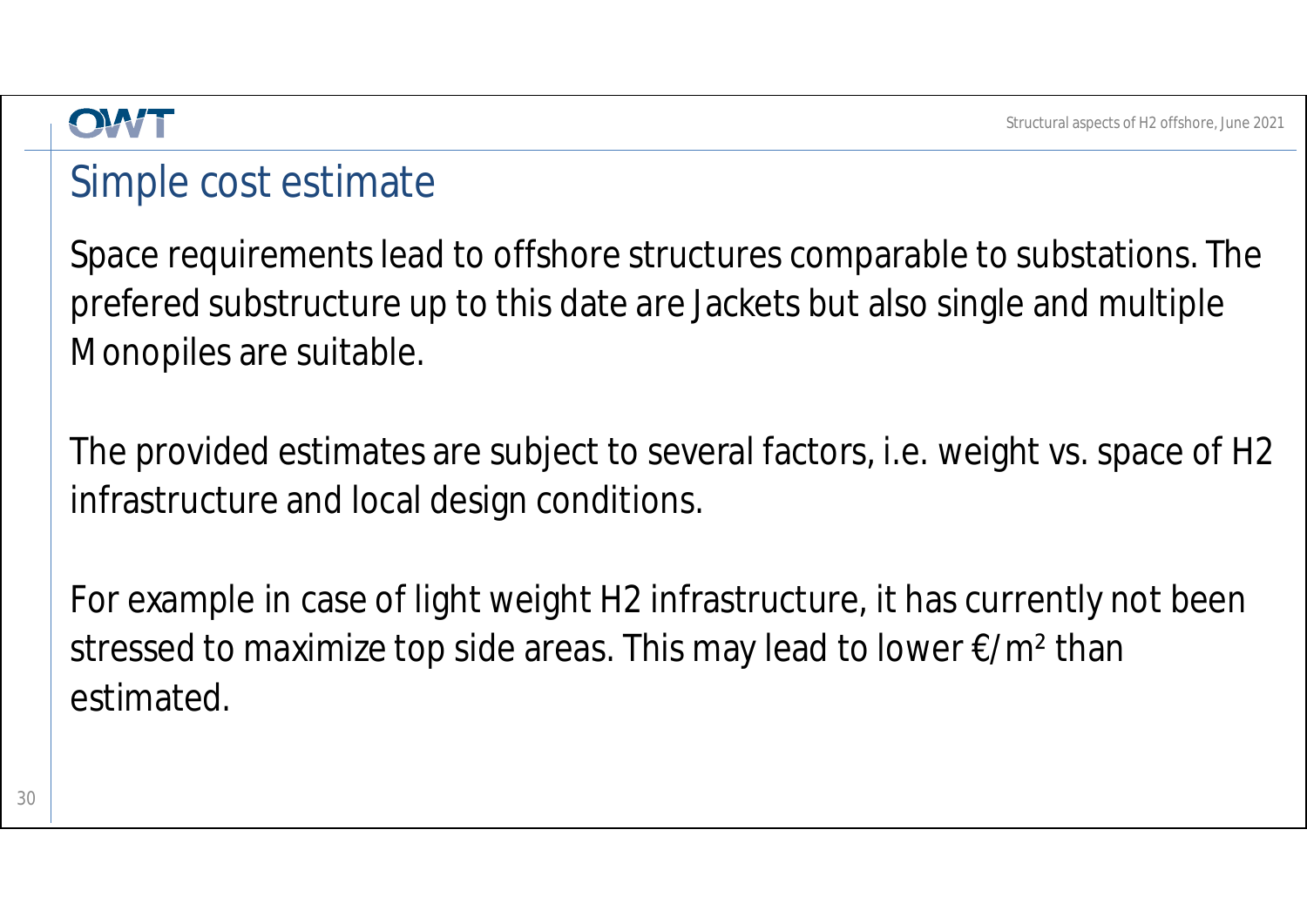#### Small sized, Monopile based platform

For a Monopile of a small sized platform may be estimated by:

- » Monopile substructure 1000t a  $3 \notin /kg = 3m \in$
- » Installation approx. 1m€
- $\alpha$  Available capacity: 25x25 = 625m<sup>2</sup> at 3 storages = 1875m<sup>2</sup>

This equals for approx. 2133€/m² for an installed substructure. The infrastructure for the topside needs to be accounted additionally.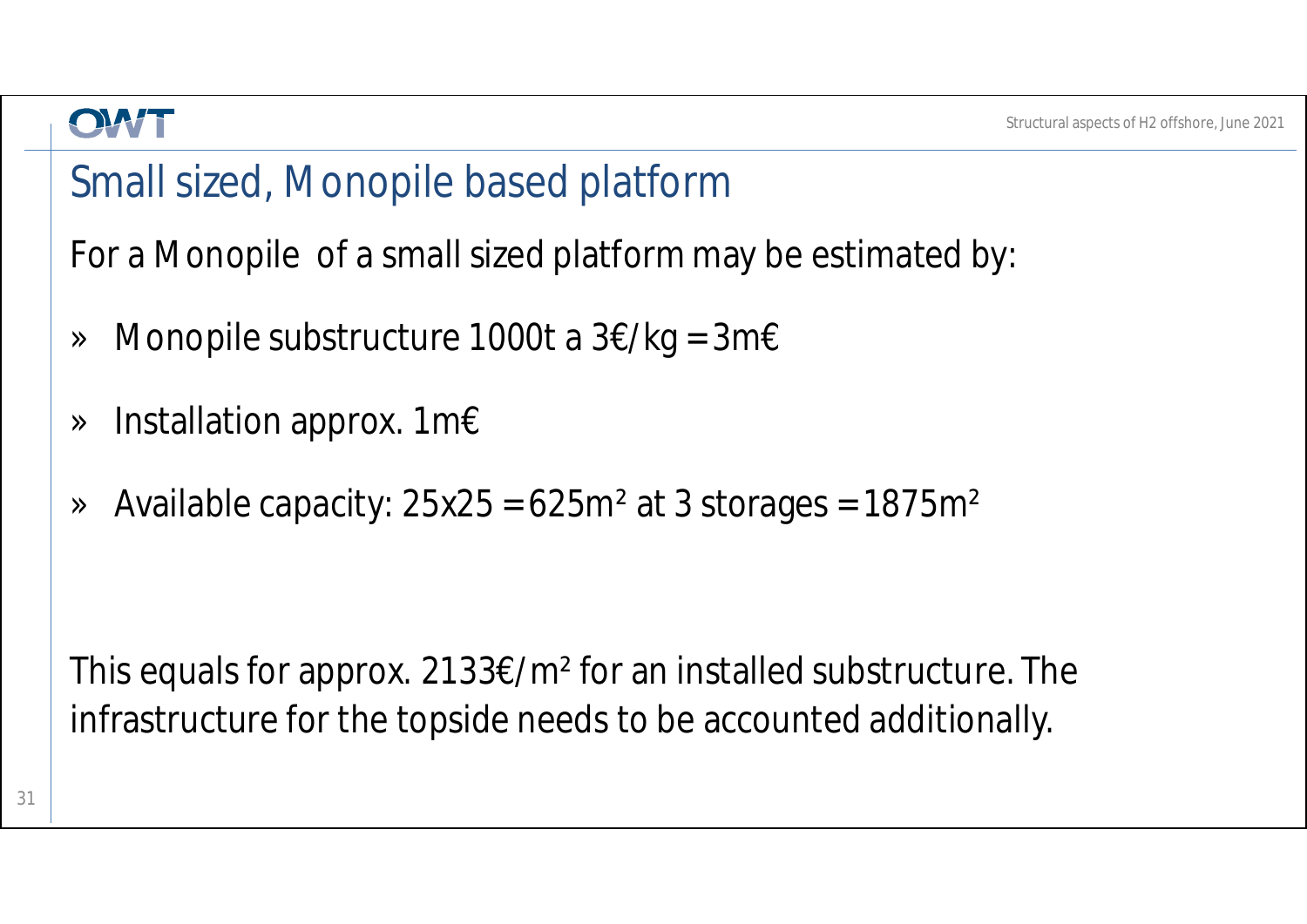#### Medium sized, jacket based platform

For a Jacket of a medium sized platform may be estimated by:

- » Jacket substructure 1000t a 7€/kg = 7m€
- » Installation approx. 3m€
- $\alpha$  Available capacity:  $30x30 = 900m^2$  at 4 storages =  $3600m^2$

This equals for approx. 2700 $\epsilon/m^2$  for an installed substructure. The infrastructure for the topside needs to be accounted additionally.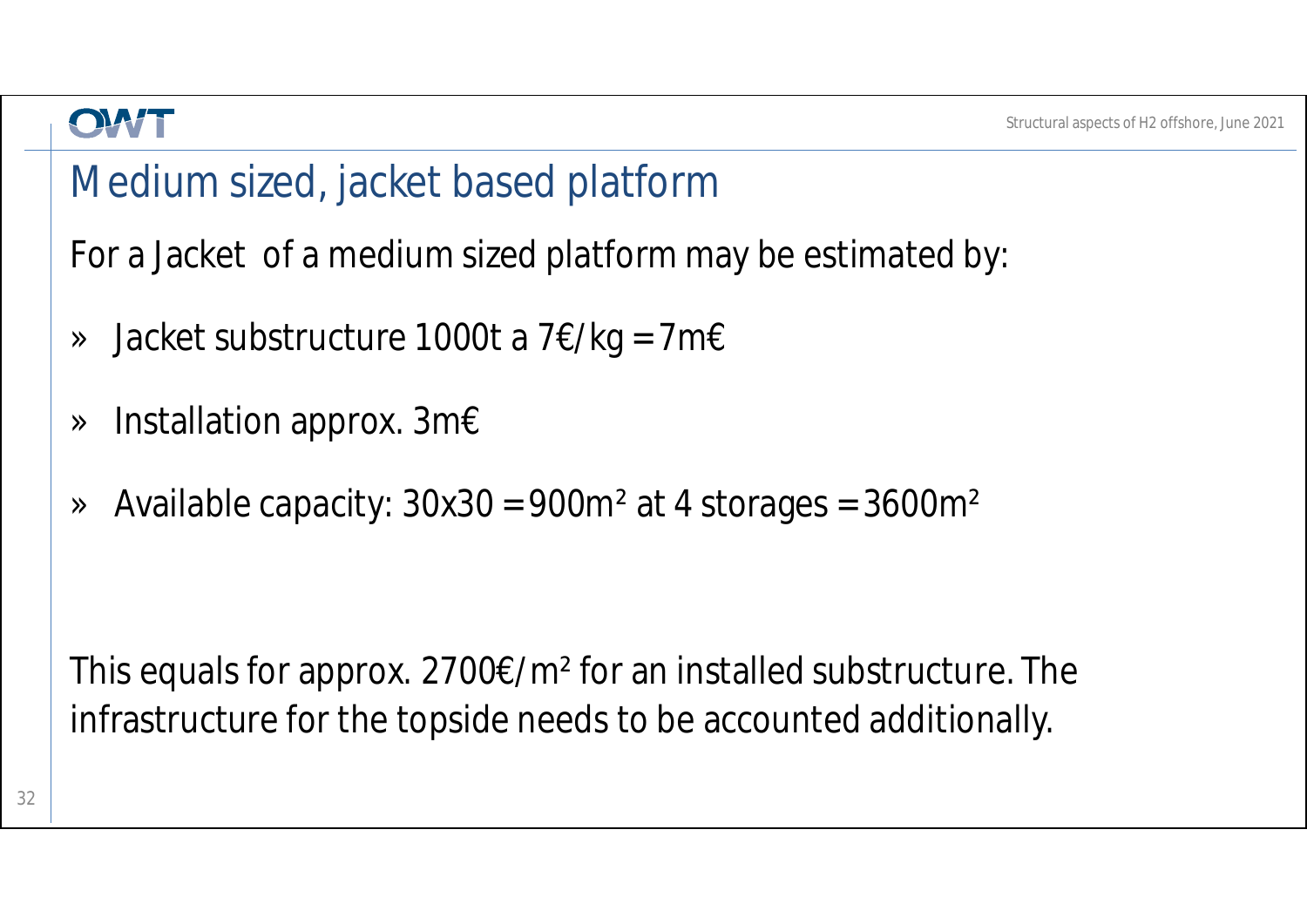#### Large sized, Jacket based platforms

For a Jacket of a large sized platform may be estimated by:

- » Jacket substructure 7000t a 6€/kg = 42m€
- » Installation approx. 15m€
- $\alpha$  Available capacity: 80x50 = 4000m<sup>2</sup> at 5 storages = 20000m<sup>2</sup>

This equals for approx. 2850€/m² for an installed substructure. The infrastructure for the topside needs to be accounted additionally.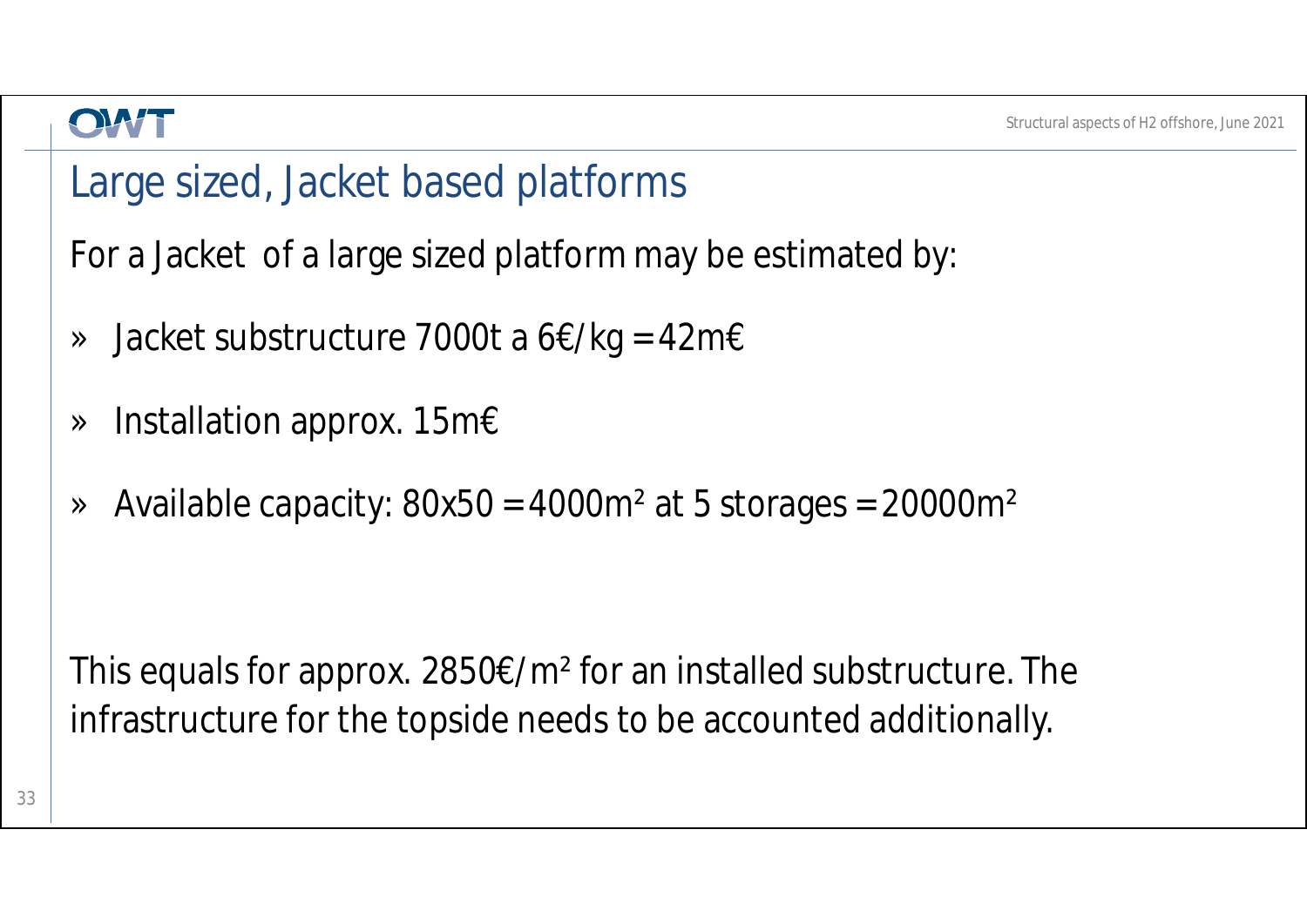#### Large sized, Monopile based platforms

For multiple Monopiles supporting a large sized platform may be estimated by:

- » Monopile substructure 8x1000 = 8000t a 3€/kg = 24m€
- » Installation approx. 10m€
- $\alpha$  Available capacity: 80x50 = 4000m<sup>2</sup> at 5 storages = 20000m<sup>2</sup>

This equals for approx.  $1700 \epsilon/m^2$  for an installed substructure. The infrastructure for the topside needs to be accounted additionally.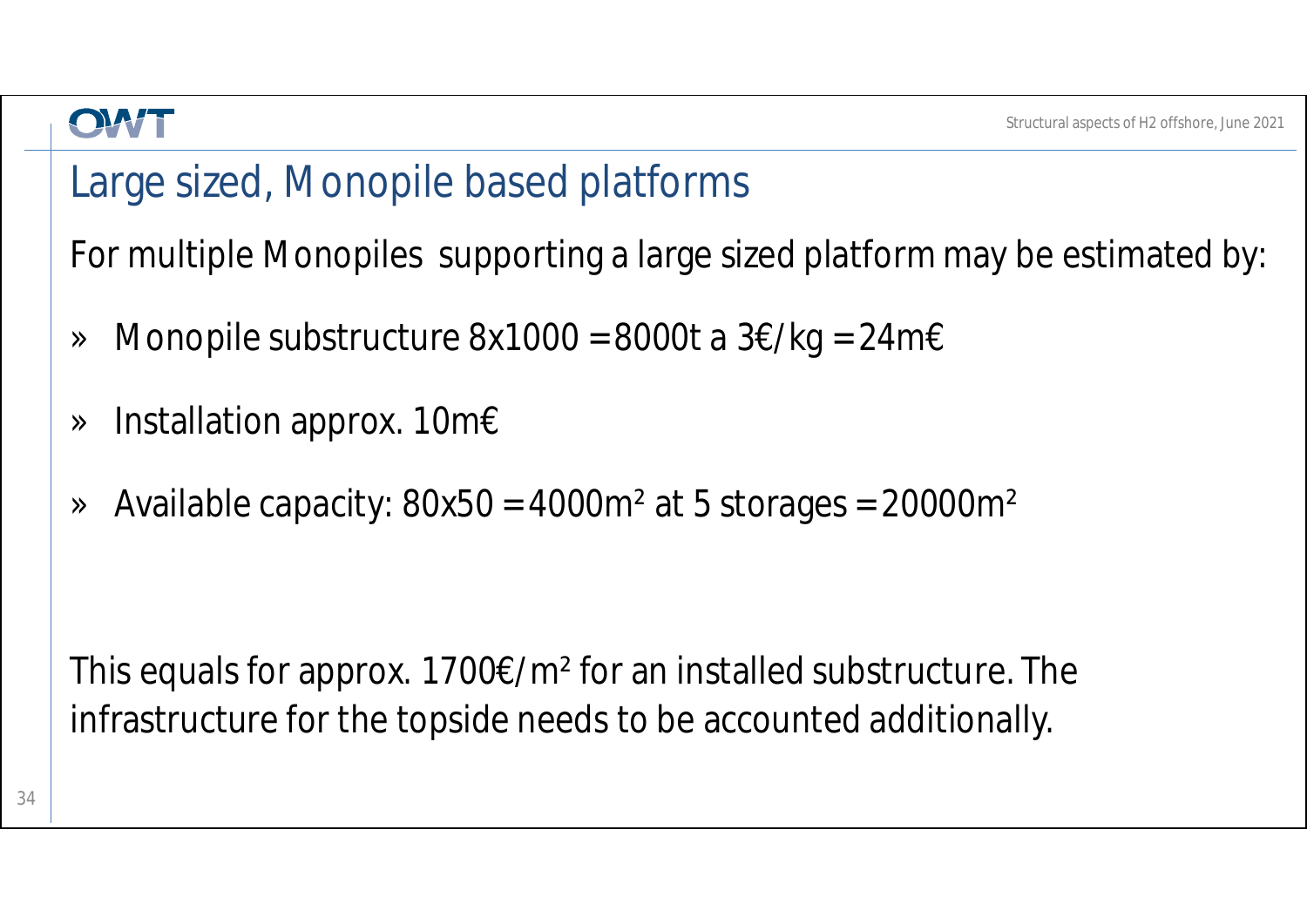### Large sized, Monopile based platforms, maximum area

For multiple Monopiles supporting a large sized platform may be estimated by:

- » Monopile substructure 8x1000 = 8000t a 3€/kg = 24m€
- » Installation approx. 10m€
- » Available capacity: 100x80 = 8000m² at 7 storages = 56000m²

This equals for approx. 610€/m² for an installed substructure. The infrastructure for the topside needs to be accounted additionally. In this scenario the topside has an increased impact to the total cost/m².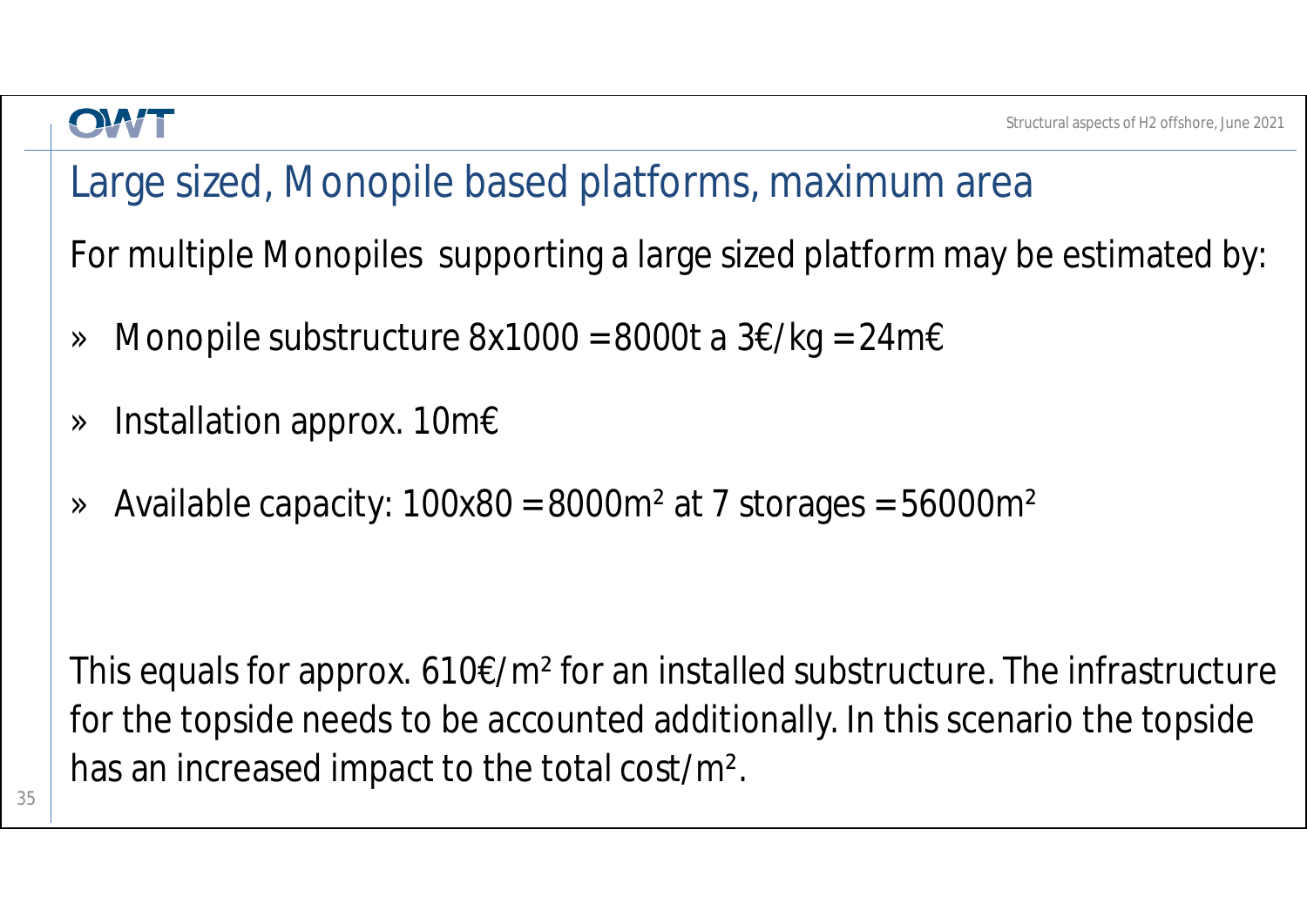## **PERSPECTIVE**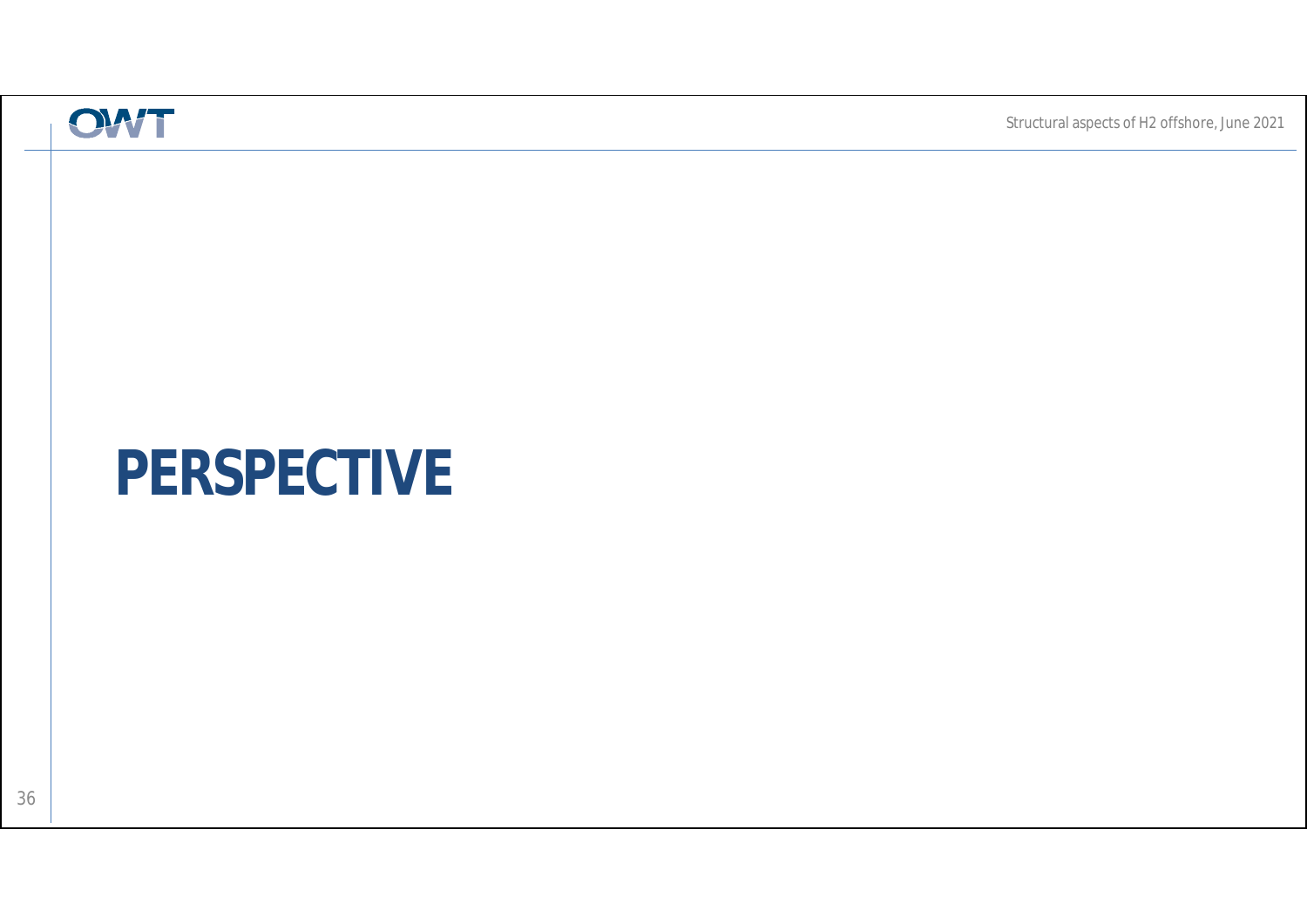#### Perspective

To provide the growing H2-industry with better estimates it is necessary to conceptually design offshore structures, consisting of substructures and topside. This shall allow to consider adequate infrastructural costs for H2-cost modells.

To achieve this, it is necessary to determine space and weight for electrolyse, pressuring, water preparation, storage (?). This allows to layout the topside and to design suitable substructures with subsequent cost estimate.

It appears favourable to use Monopile-based platforms as they are less expensive and significantly easier in service in maintenance.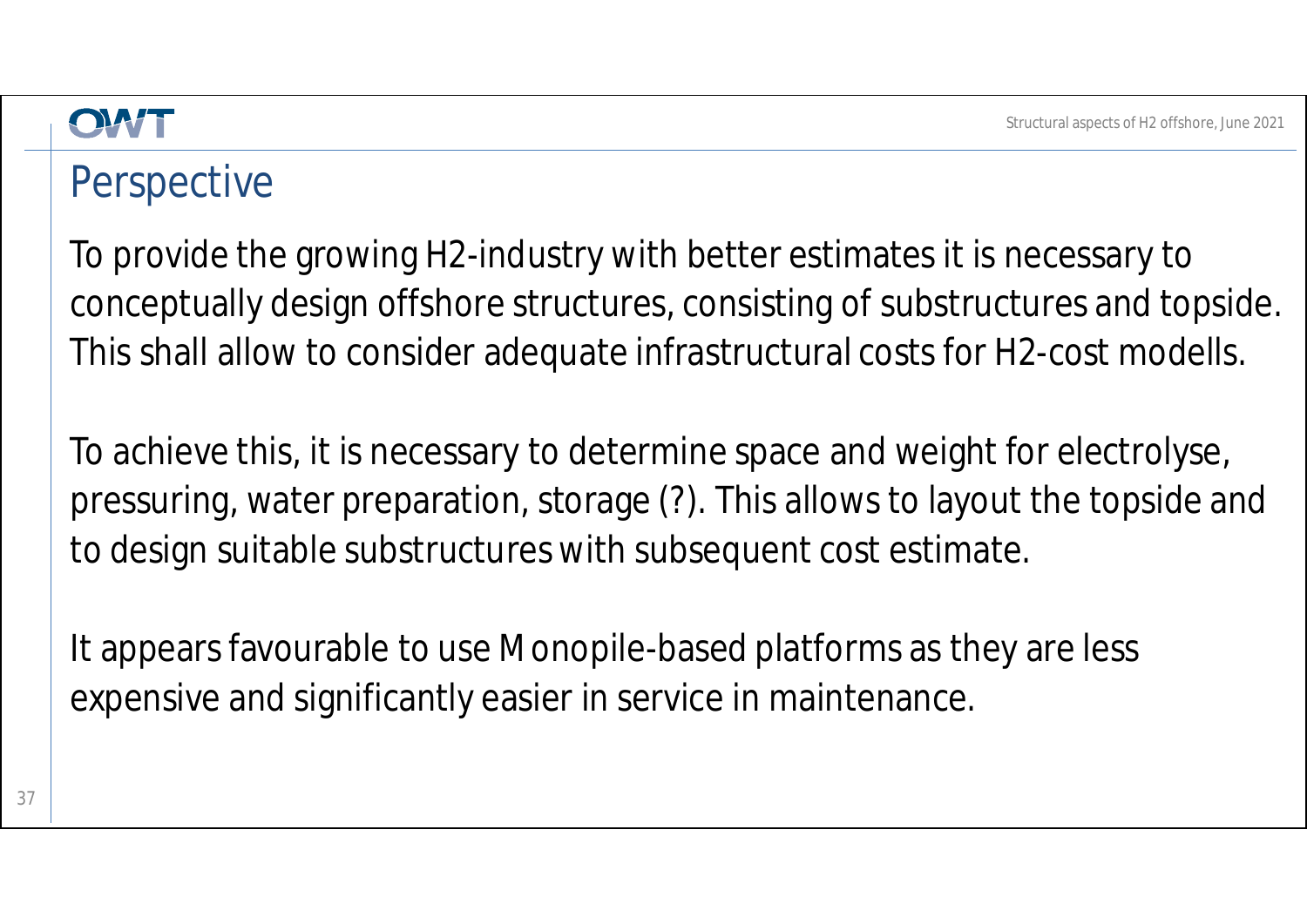#### Question 2

## **SUMMARY**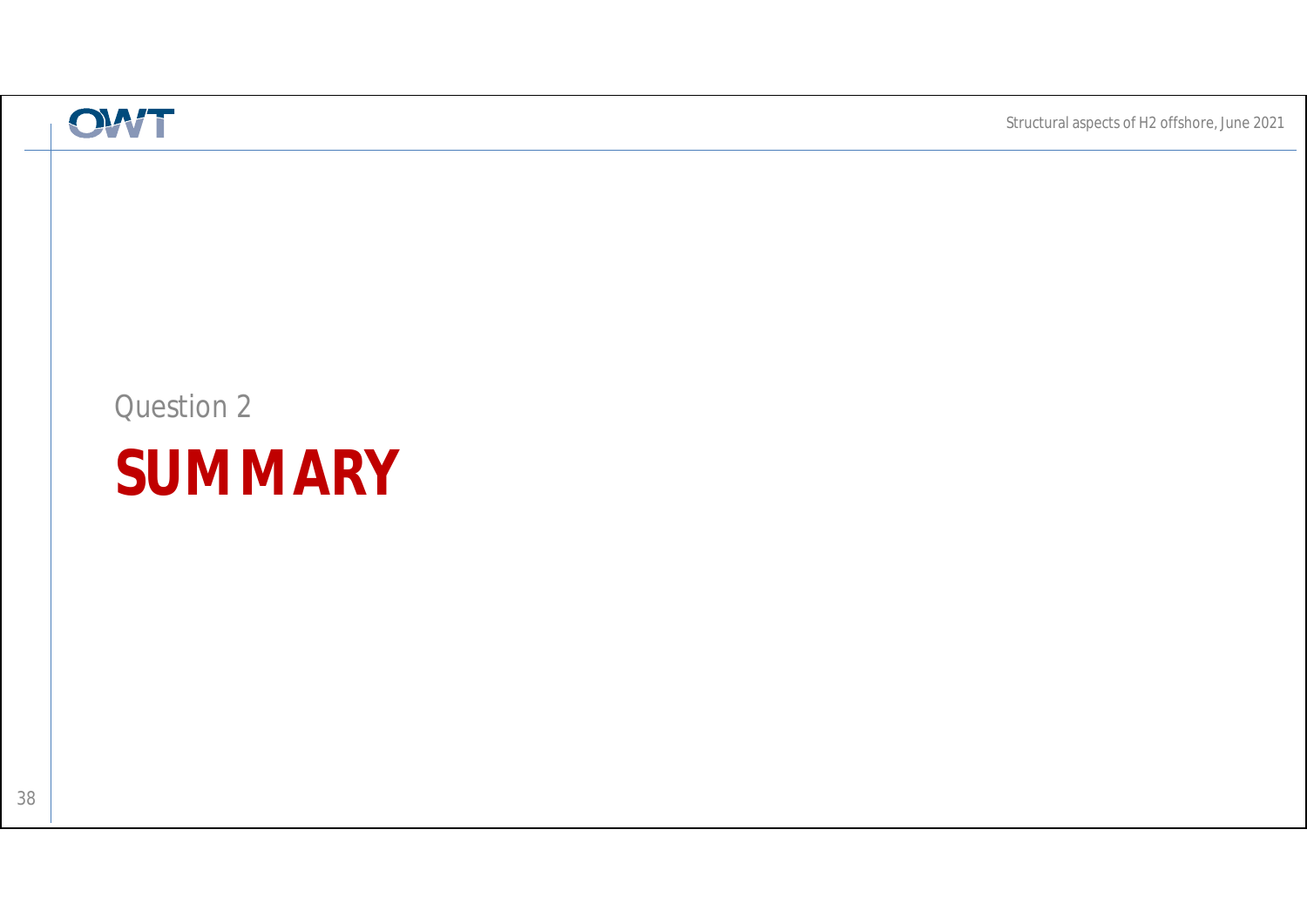### **Summary**

This presentation provides thoughts on two subjects:

- » Pressure based storage in offshore wind substructures does not appear feasible due to several reasons.
- » H2-infrastructure offshore is missing adequate public cost estimates due to missing public conceptual designs. These are necessary to decide for central or distributed H2-production offshore or onshore.

Feel free to get in contact with us.